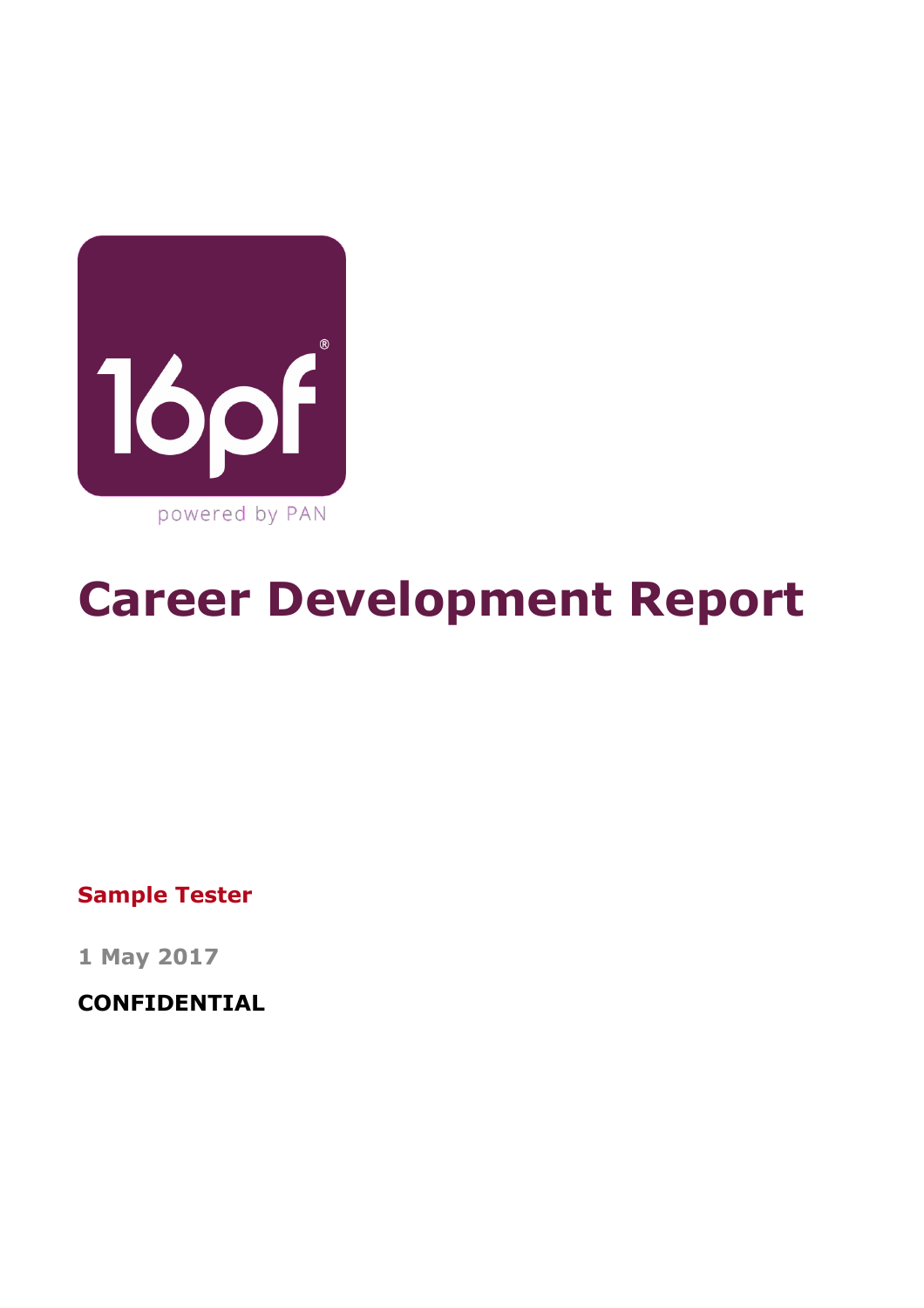# **Introduction**

This report describes Mr Tester's typical personal lifestyle patterns. The narrative in his report is based on his scores from the 16pf Fifth Edition Questionnaire and additional predictive research.

The Career Development Report (CDR; formerly known as Personal Career Development Profile, PCDP) is founded on 35 years of research and consulting experience of organisational and management professionals. This experience revealed that people who are effectively directing the course and growth of their careers reflect personal strengths anchored to five important areas of behaviour covered in this report:

- Problem-Solving Resources<br>• Patterns for Coning with Str
- Patterns for Coping with Stressful Conditions<br>• Internersonal Interaction Styles
- Interpersonal Interaction Styles<br>• Organisational Role and Work-S
- Organisational Role and Work-Setting Preferences<br>• Career Activity Interests
- Career Activity Interests

The purpose of this report is to help Mr Tester broaden his understanding of himself and to plan well for his future. Although successful people possess personal strengths inherent to these behavioural patterns, no lifestyle can be classified as 'the best way of doing things'. Various styles may aid in one's efforts to be successful, happy, and productive.

A helpful understanding of Mr Tester's reported personal strengths should also take into account other significant information about him, such as his work and leisure experiences, education and skills. So, if Mr Tester wants to benefit fully from this report, he should discuss his profile with a skilled counsellor or trained professional. **Of utmost importance, though, this report should be treated confidentially and responsibly.**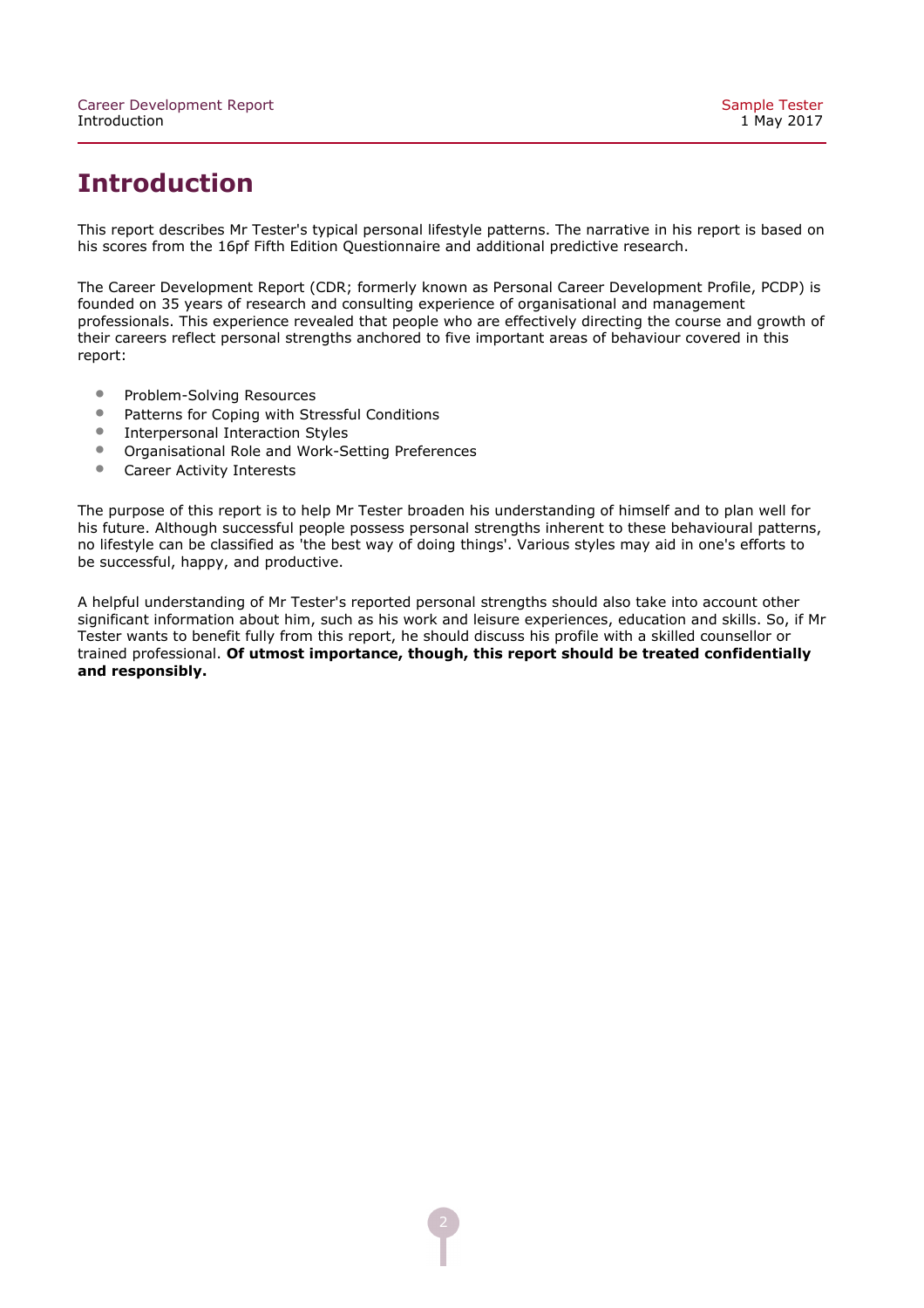# **Problem-Solving Resources**

#### **This section describes Mr Tester's unique problemsolving resources: What are his overall strengths for solving most problems? How does he usually approach resolving problems which confront him?**

Mr Tester is more at ease working on problems of a practical nature than those that require a quick grasp of abstract concepts and relationships. He works best when he can take enough time to think about the issues involved and is able to understand their meaning. He learns best by doing from practical, first-hand experience. He also prefers short-term training to achieve a specific goal or skill. He is usually most comfortable working on problems that relate directly to his base of experience and training. He appears to be fairly similar to people who are likely to have interest for work that involves physical and mechanical tasks. He seems to prefer, too, doing active work rather than doing things that strictly require abstract thinking and reasoning. He does not show much similarity, however, to people who prefer and enjoy the kind of activities that formal academic training offers. Perhaps, he may have interest in more practical educational situations.

Mr Tester generally reacts rather matter-of-factly and impersonally to most problems and situations. He is alert and ready to take on most projects. But in some instances, he may become so focused on issues that appear obvious and practical to him, that he may overlook the impact of his actions on others involved with him. He is usually quite slow in making his decisions about important matters. His decisions are typically aimed at low risk and low gain type outcomes. Mr Tester tends to be a rather cautious person who relies rather heavily on tried and tested methods when working on problem situations of importance. He is inclined to place confidence in what he has learned. He is generally supportive of established beliefs and ways of doing things.

# **Patterns for Coping with Stressful Conditions**

**The personal patterns Mr Tester presently reflects in efforts to cope with stress and pressure in life are described in this section: Depending on the situation, how does he tend to react to emotionally charged events? What is he likely to do when faced with conflict or opposition on the part of others?**

The kind of tension that Mr Tester seems to be going through at this time is normal for the most part. He is likely to react to worry or pressure much the same as other people.

# **Interpersonal Interaction Styles**

#### **This section covers Mr Tester's styles for relating and communicating with others: How does Mr Tester usually react in dealing with others? What are his major sources of gratification and satisfaction when building relationships with others?**

On the whole, Mr Tester tends to give about equal amounts of time and attention to the relationship between himself and others. But, he also tends to value some alone time on occasion.

Mr Tester usually strives to balance his desire to be somewhat dominant in relationships with a sensible display of humility and modesty when it is important to do so. For the most part, he tries to be accepting of people since he tends to be trusting and accepting of himself and what he does in life.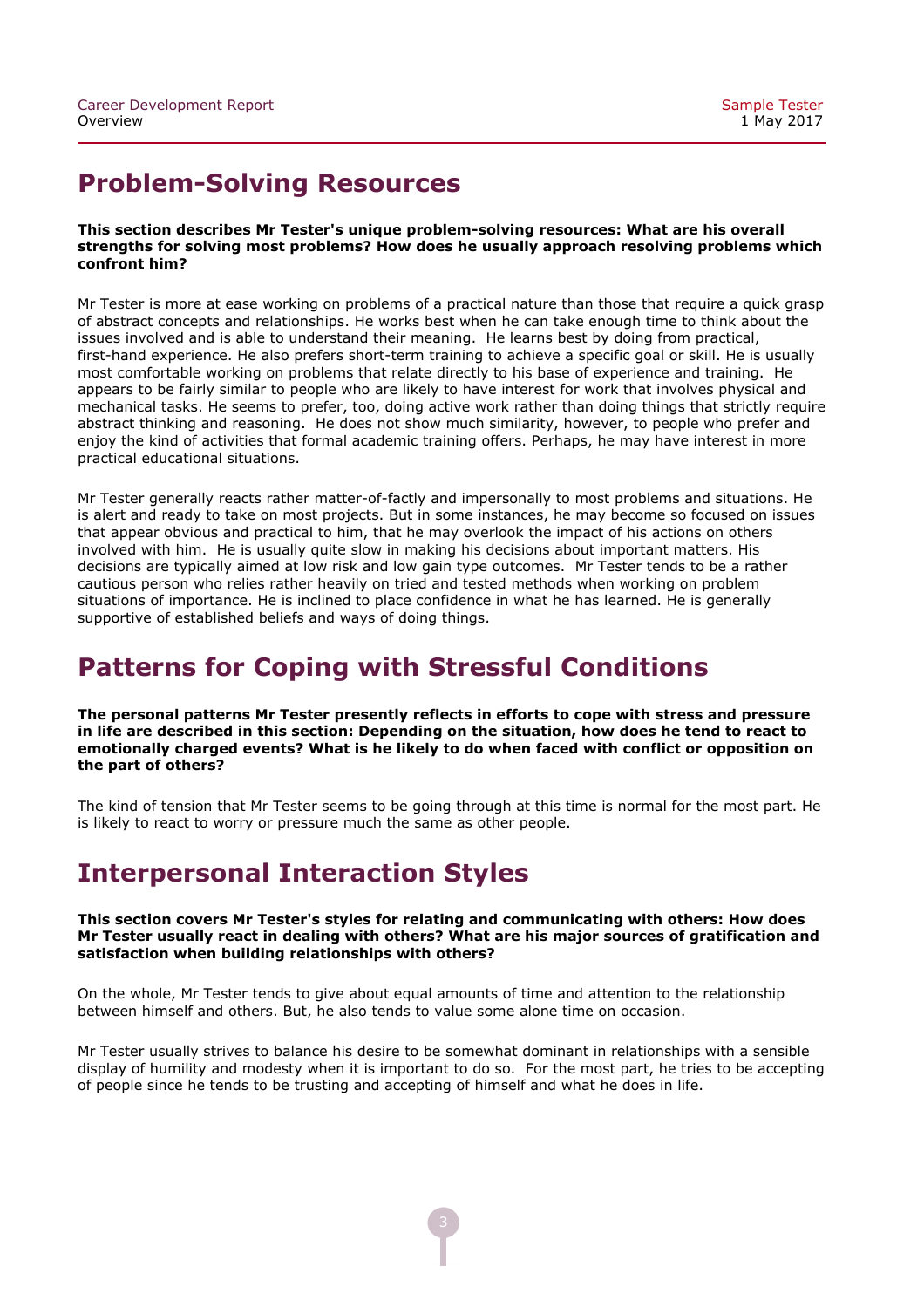### **Organisational Role and Work-Setting Preferences**

#### **This section describes Mr Tester's unique style for fulfilling leadership/subordinate roles in** organisational settings and his work-setting preferences: What leadership style does he call **upon when working with others? How do others react to him? In what type of organisational setting and environment does he feel most comfortable and productive?**

Mr Tester may prefer a role of leadership and he is likely to accept such a role with a group of friends or co-workers if provided the opportunity. He may not be strongly interested, though, in efforts to push for appointment to such a role. He usually is not very comfortable taking charge of others. He generally prefers to do the job rather than to direct others. Nevertheless, he is likely to lead more by example than by giving directions. Even so, most group members tend to accept his way of doing things. If he were to take on a leadership role, he would probably strive to administer duties by focusing attention on the conditions that foster or hinder performance of subordinates rather than on personnel problems. Being solution-seeking, he would strive to remove personality and power struggles from the work situation. Mr Tester generally prefers to build feelings of mutual respect and interdependence among people. He likes to share with others whatever power may be necessary to accomplish the work at hand. He appears to value objective working relationships between superiors and subordinates. He strives to be realistic and tough-minded when he is faced with problem situations at work. He likes to put forward his views to others in a sensible, no-nonsense manner. Mr Tester usually does his best to promote harmony among others so as to reduce the possibility of conflicts between people. He also strives to do a job well regardless of the prevailing conditions in most situations. He usually feels most comfortable when he is able to follow the directions and guidance of his superiors. He appears to like approval for what he does or does not do.

Mr Tester generally feels at his best doing things that require dependability and rather precise attention to what is done. He likes to work within a rather structured framework where what is expected and how it will be done are fairly well spelled out. Mr Tester seems to place value on being in situations that are familiar and predictable. He is quite appreciative of time-tested values and ways of doing things.

### **Career Activity Interests**

**Career activity interests are an important part of Mr Tester's personal strengths and his general personality orientation. The purpose of this section is to provide information which may either support his present career choices or assist him to explore, consider, and plan for another career/avocational direction.**

**The career activity interests presented in this section, however, should not be treated as recommended career/avocational choices. Some may not appeal to him. Others may not relate well to his training, experience or expressed interests. Since these interest patterns are derived from one set of test scores and specific predictive research, a careful analysis by him and a trained professional may bring to mind other alternatives that may lead to even more appealing and meaningful life planning.**

### **Career/Avocational Activity Interests**

Mr Tester's personal lifestyle patterns suggest he has some similarity to people who are likely to enjoy activity interests that entail: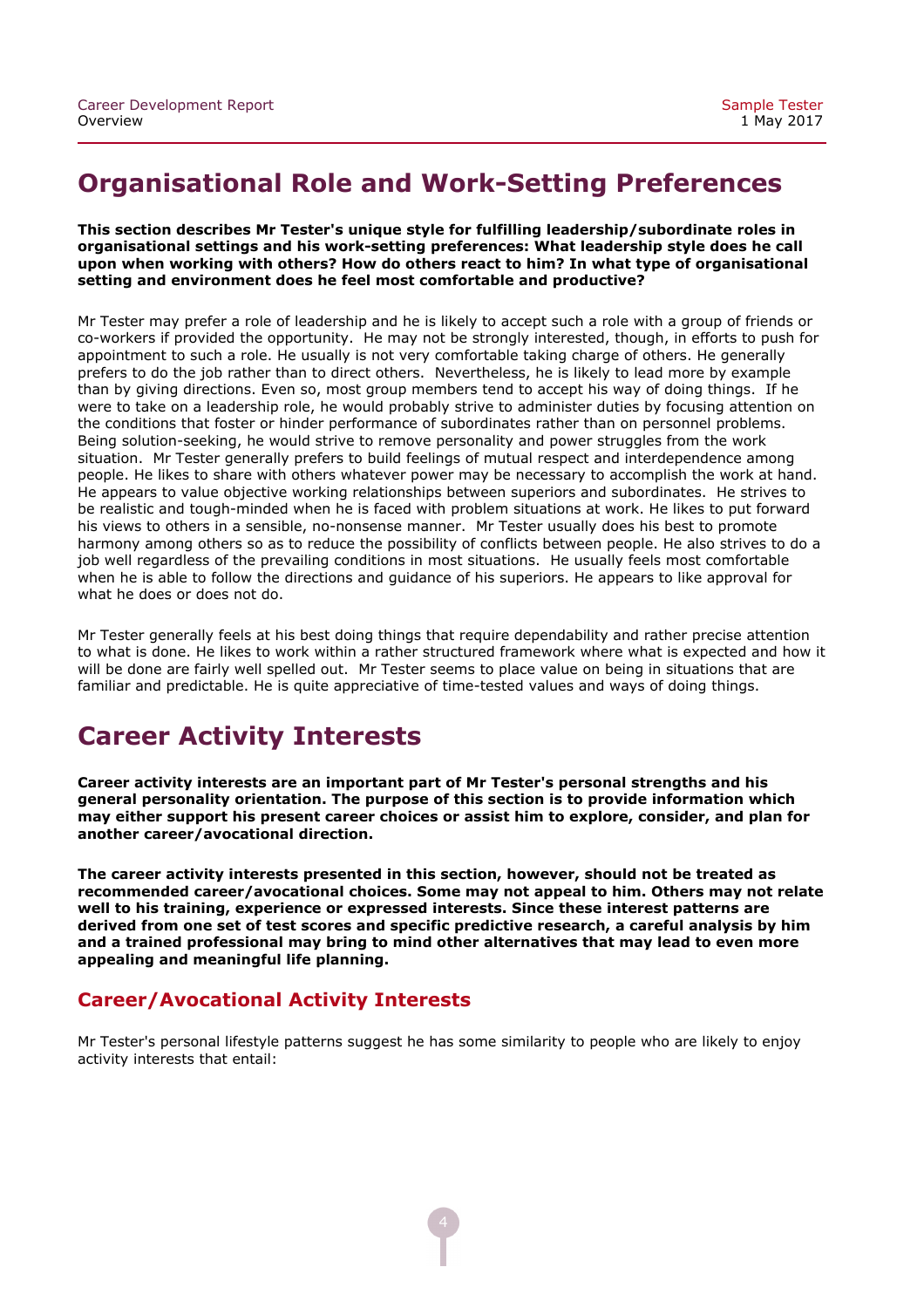- **Venturing:** Being involved in situations and tasks that require physical endurance, competing with others, and some degree of risk-taking - activity characteristic of people who enjoy involvement in athletics, working in the military/law enforcement professions and participating in risky and adventurous events. They usually get satisfaction from competing with others whereby they have opportunities to win and/or win by working with others on a team. They often seek out excitement and are generally quite confident of their physical abilities and skills.
- **Producing:** Accomplishing tasks of an orderly and systematic nature through the use of machines, materials, objects or tools – activity characteristic of that performed by people working in the construction, farming, and the manual/skilled trades. They usually prefer situations where they can work with their hands, be outdoors, and see the visible results of their efforts.
- **Organising:** Initiating procedures, managing projects and directly supervising the work of others – activity characteristic of that performed by people who enjoy working in situations whereby they can handle the details of organisational productivity, data systems, and accuracy of information processing. They usually find satisfaction solving day-to-day problems to bring orderliness to situations, planning budgets and cash flow, and handling investments.
- **Analysing:** Investigating, observing and solving problems of a business, cultural, scientific or social nature that requires the use of ideas, words and symbols to uncover new facts or theories – activity characteristic of that performed by people who enjoy working in laboratory and research settings, the mathematics field, and the life science, medical science, physical science, and social science professions. They usually find greater satisfaction being involved with the challenge of work that requires conceptual thinking and analysis of quantitative problems than work requiring extensive interaction with people in group projects.

### **Career Field and Occupational Interests**

**The career fields and occupations presented in this section are those found to be related to Mr Tester's broad activity interests. Again, these interest patterns are derived from test scores and predictive research. Consequently, they should not be treated as recommended career choices. Some may not appeal to him. Others may not relate well to his training, experience or expressed interests. Counselling with a trained professional, therefore, may bring to light even more choices for consideration and meaningful life planning.**

Mr Tester's personal lifestyle patterns are similar to people who express interest in the following career field:

• Mechanical Crafts

However, Mr Tester's personal lifestyle patterns also suggest he has similarity to people who express interest in the following career fields related to his unique activity interests:

- Mechanical Activities<br>• Military/Law Enforcer
- Military/Law Enforcement<br>• Agriculture
- Agriculture<br>• Woodworki
- Woodworking<br>• Athletics
- **Athletics**

Occupations directly related to Mr Tester's unique activity interests are:

- Bookkeeper
- Farmer<br>• Police C
- Police Officer<br>• Armed Forces
- Armed Forces Personnel
- Paramedic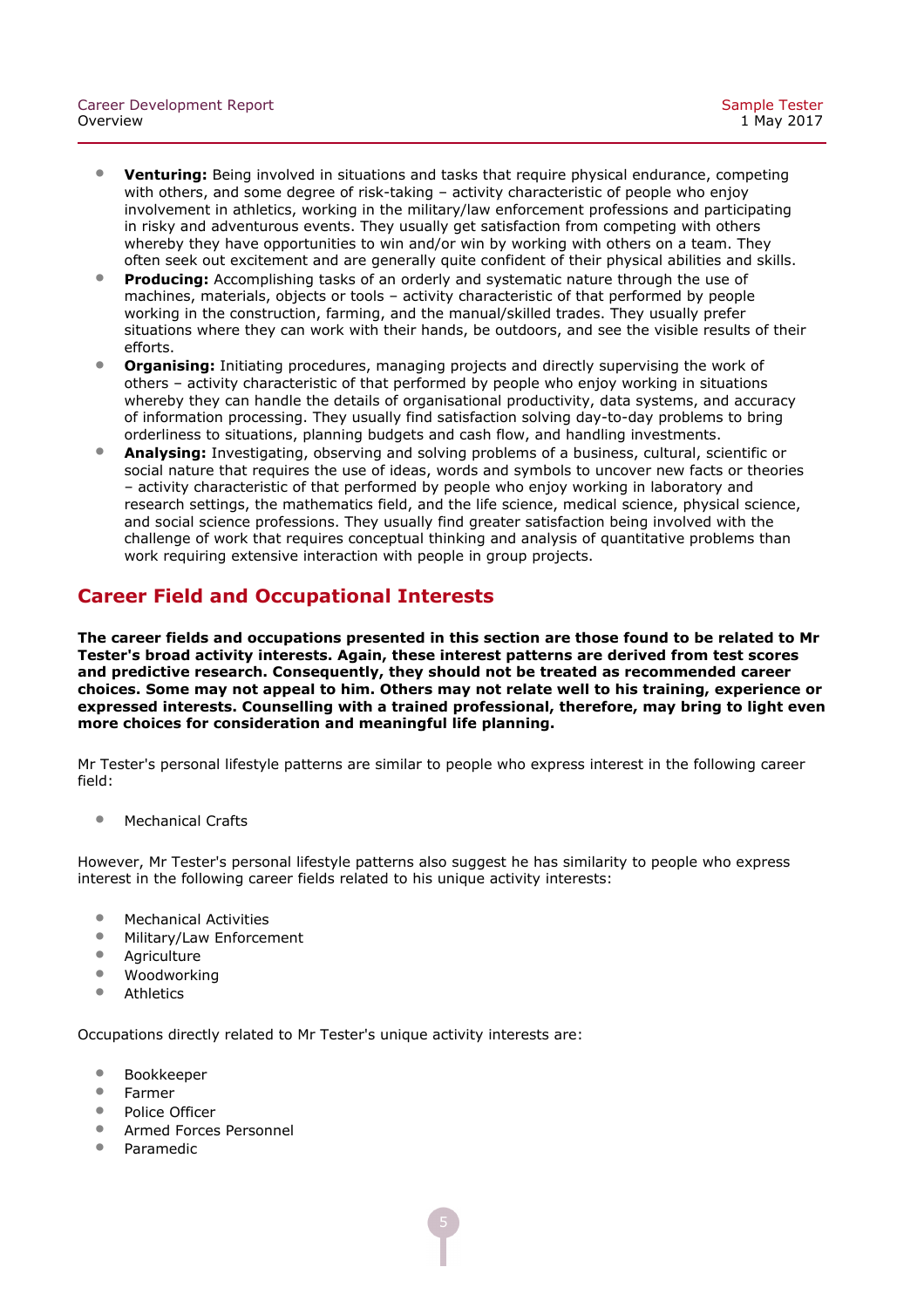- Athletic Trainer<br>• Agricultural Mar
- Agricultural Manager<br>• Car Mechanic
- Car Mechanic<br>• Credit Manage
- Credit Manager<br>• Bank Manager
- Bank Manager<br>• Electrician
- Electrician
- Computer Programmer<br>• Athletic Coach
- Athletic Coach<br>• Test Pilot
- Test Pilot
- Aeroplane Mechanic<br>• Forestry Worker
- Forestry Worker<br>• Accountant
- Accountant
- Fitness Instructor
- Armed Forces Officer<br>• Medical Records Adm
- Medical Records Administrator<br>• Nursing Home Manager
- Nursing Home Manager<br>• Business Studies Teache
- Business Studies Teacher

In addition, Mr Tester's personal lifestyle patterns suggest he is also similar to people who express interest in the following occupation(s):

• Nurse

In summary, the career field and occupational information presented above is based on an analysis of Mr Tester's general personality patterns. **So, the career information provided is not meant to be exhaustive, nor is it meant to suggest career choices for which he may or may not have proven abilities, skills, expressed interests, or experience and training.** Within the broad world of work, there are many, many more career fields and occupations which could be identified and considered by him. Rather, the career information provided herein is limited by the research basic to this report.

### **Personal career lifestyle effectiveness considerations**

#### **The final section of Mr Tester's report covers a summary of his broad personal patterns: What are the characteristics of Mr Tester's basic lifestyle patterns? To which of his behavioural patterns could he give most attention in an effort to achieve greater interpersonal and workrelated performance effectiveness?**

Mr Tester's lifestyle tends to show a balance between a desire to have control over many personal and work-related situations and his willingness to adapt to the particular circumstances in which he finds himself. Nonetheless, he also generally prefers to have some freedom of choice regarding what things to do and how to proceed. Even though Mr Tester may think of himself as being fairly independent and self-directed, he may not feel as comfortable when he is asked to do a job in which he must rely mostly on his own judgments and decisions as he would on assignments in which others are present to lend approval and support to him. Mr Tester shows about equal preference for personal and work-related activities that involve interaction with people and those that require him to work alone.

Mr Tester would most likely function with greater personal effectiveness, both on-the-job and in other personal-career situations, if he would try to be aware of and work consciously to quard against the impact of:

• his tendency to sometimes overlook the need to give enough thought to himself or to take enough time for quiet, deep thinking about things that are important to him;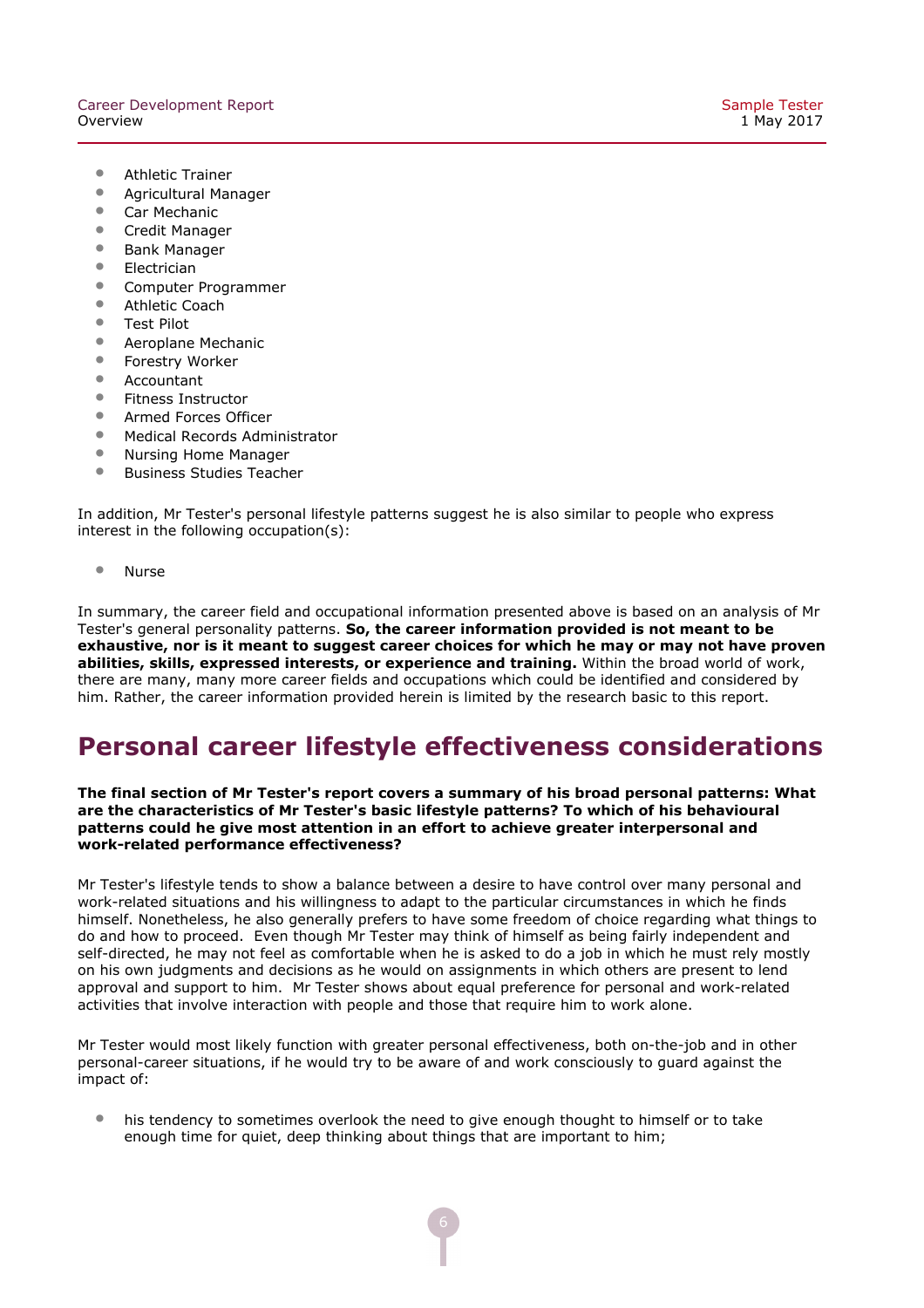and in addition,

• taking on activities that require abstract, distant reasoning or difficult analysis of concepts or relationships, since Mr Tester's strengths seem to indicate that he is much more effective doing tasks that are more step-by-step routine, and in line with his practical experience.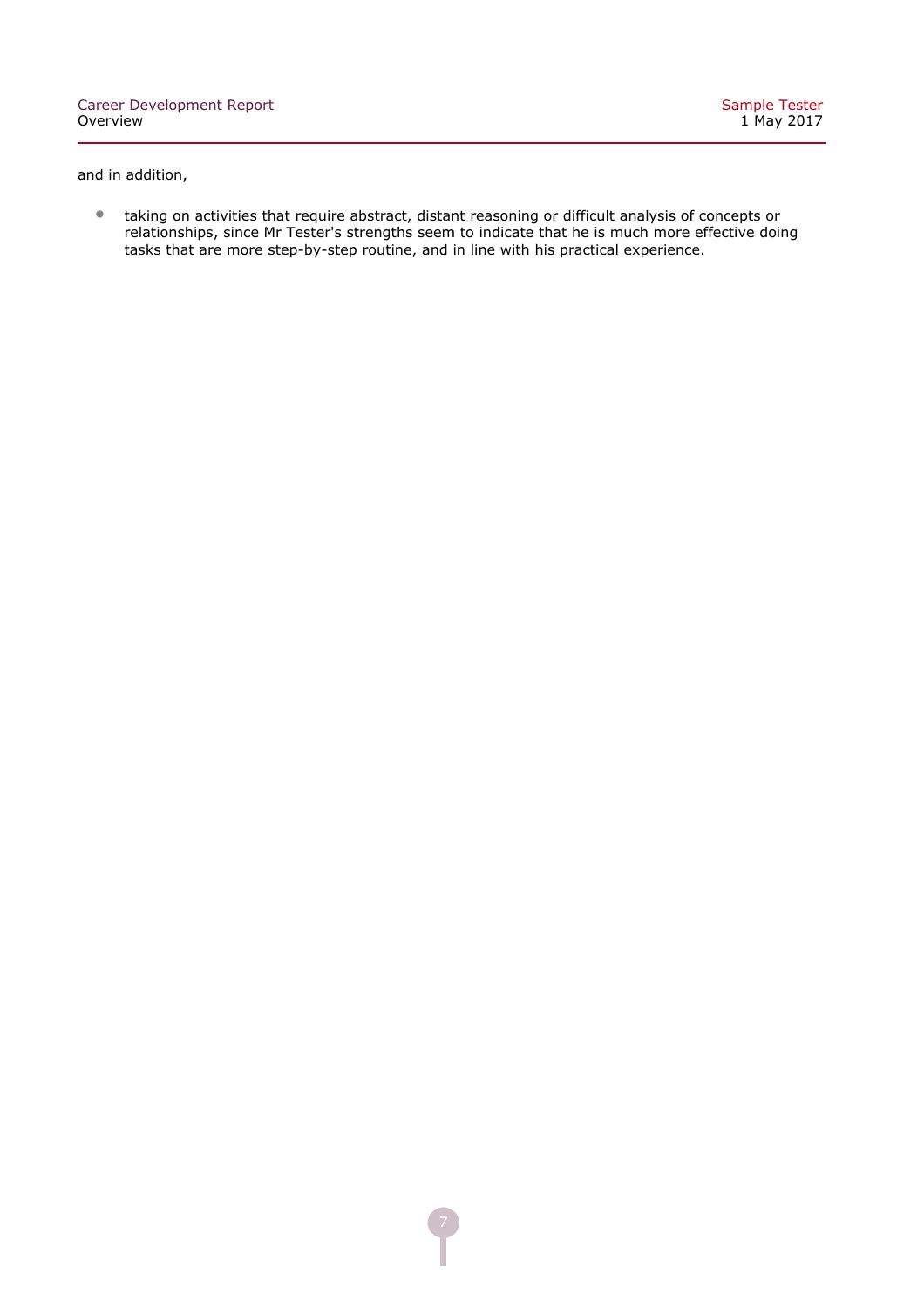# **Your Career Development Report self-review and planning exercises**

### **How to use what you've read in your Career Development Report**

The **Career Development Report (CDR)** which you've just read is designed to help you to understand how your unique personal strengths and predicted career interests relate to your present career or assignment – or to those on which you are about to embark. Your CDR should help you identify areas for further career exploration and improved personal effectiveness in whatever you are currently doing or choose to do in the future.

Most people seek information about themselves to check out what they already know about themselves and their performance and career goals in life. However, some want specific directions about how to plan their future. Still others want assurances that they're making the right decisions. But no test or report can realistically provide definitive advice or guaranteed answers about what to do with your life.

What the CDR can provide you with are insights about your unique personal strengths and predicted career interests patterns. It can give you a practical reality check about what you believe and the chance to integrate this information with what you value most about your lifestyle.

Your goal in using your report should be to learn as much as you can about yourself. If you need help, feel free to have your counsellor or consultant help you clarify what your report says about you. The review and planning steps below should help you to increase your self-knowledge and make plans for reaching your potential.

- **First,** read over your report several times. Review what it says about you and **underline the statements you believe describe you best.**
- **Next, circle the statements that surprise or concern you or that indicate areas where you could improve your effectiveness.** Think about these qualities and check them out with people who know you well to see if these statements may be true of you. Plan what you can do to avoid or guard against the behaviours that may lower your sense of personal worth or performance effectiveness.
- **Last, complete the exercises that follow.** They are designed to help you focus on your own picture of your personal strengths and career interests. This picture should help you, Mr Tester, to make plans for accomplishing what is most important to you.

### **Your self-review and planning exercises**

By using your CDR to complete your Self-Review and Planning exercises, you can get a better sense of the person you are. The questions in each exercise should help you to build your understanding of:

- What you do well in your work or in your personal life<br>• What you need to do to increase your personal effective
- What you need to do to increase your personal effectiveness<br>• Which career, work, and personal life goals are most importa
- Which career, work, and personal life goals are most important to you
- What you can do to accomplish your goals in life

Your CDR covers your personal strengths and predicted career interests, and your Self-Review exercises will help you to select the most meaningful patterns covered in these sections of your report:

- Problem-Solving Resources
- Patterns for Coping with Stressful Conditions
- Interpersonal Interaction Styles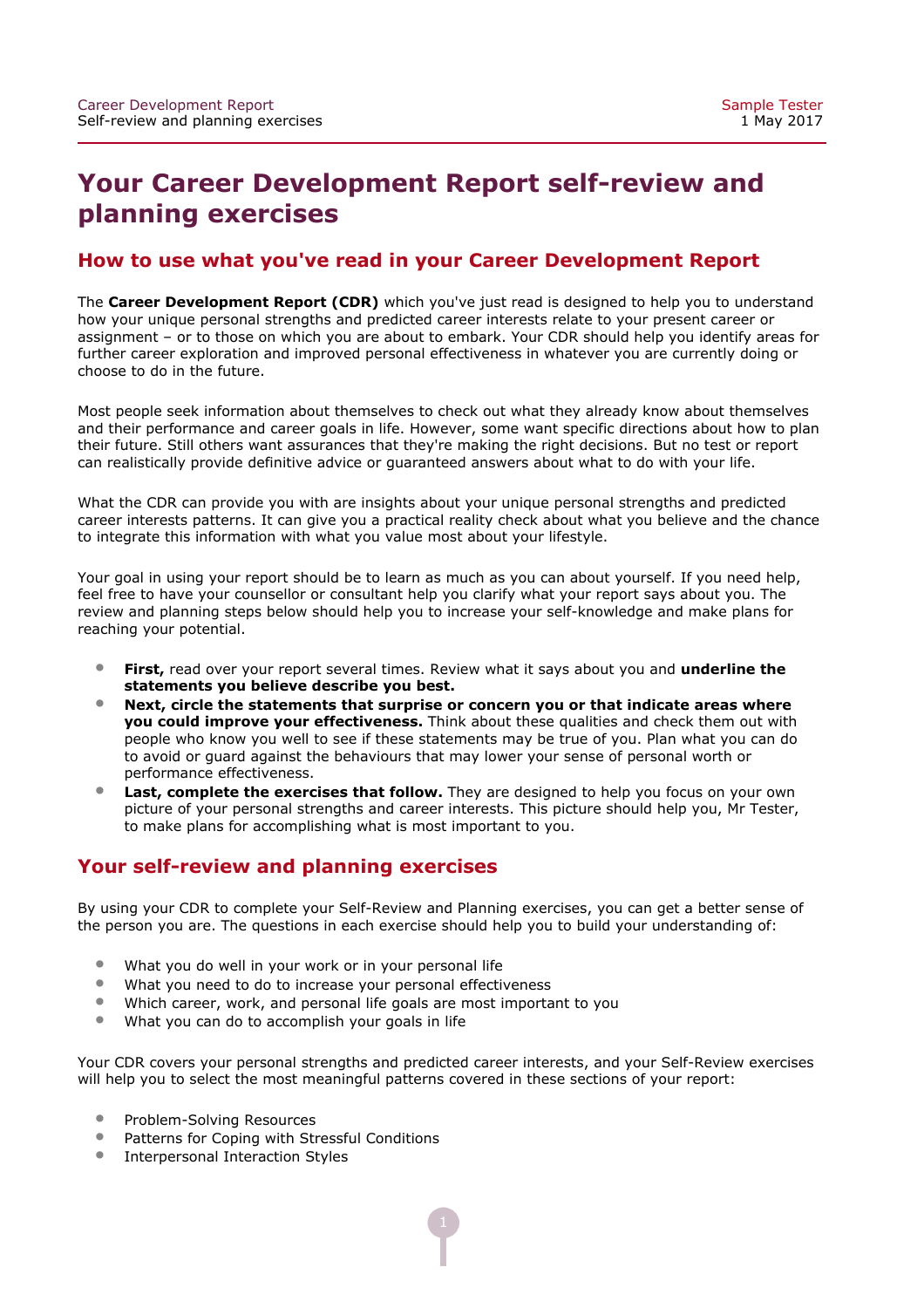- Organisational Role and Work-Setting Preferences<br>• Career Activity Interests
- Career Activity Interests

However, Mr Tester, the success and the satisfaction you achieve in your life depend on many variables. Although your CDR covers your personal patterns and predicted career/avocational interests, it does not cover assets related to your education, training, work experience, and skills. You will need to review these assets yourself, and learn what education, training and skills you need to acquire to achieve what you desire most in life. The Self-Review and Planning exercises which follow will also help you to assess your assets not covered in your CDR.

After you've completed these exercises, you'll also need to learn about the current job market and what opportunities may be available to you now and in the future.

Reaching your goals for a fulfilling life will require time and effort. But you will find that the rewards generally far exceed your investment.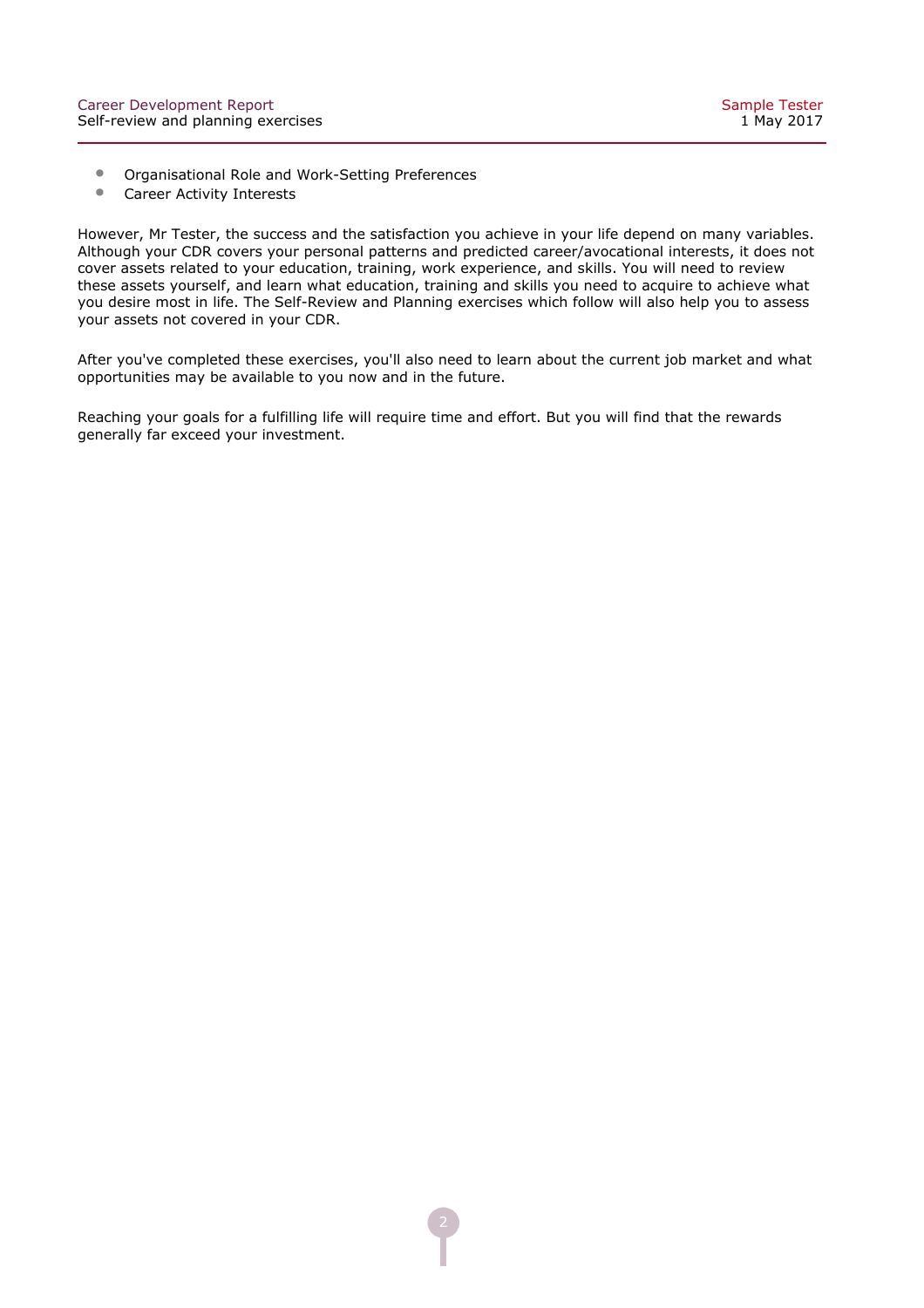### **My personal strengths**

Look over the statements you underlined in your report. Then, in your own words, Mr Tester, briefly answer the questions that follow. (Use extra paper as needed.)

A. My Problem-Solving Resources:

According to the Problem-Solving Resources section of your report, what are your most meaningful patterns for solving problems?

B. My Patterns for Coping with Stressful Conditions:

According to the **Patterns for Coping with Stressful Conditions** section of your report, what are your most meaningful patterns for coping with the pressures and stresses of life and work?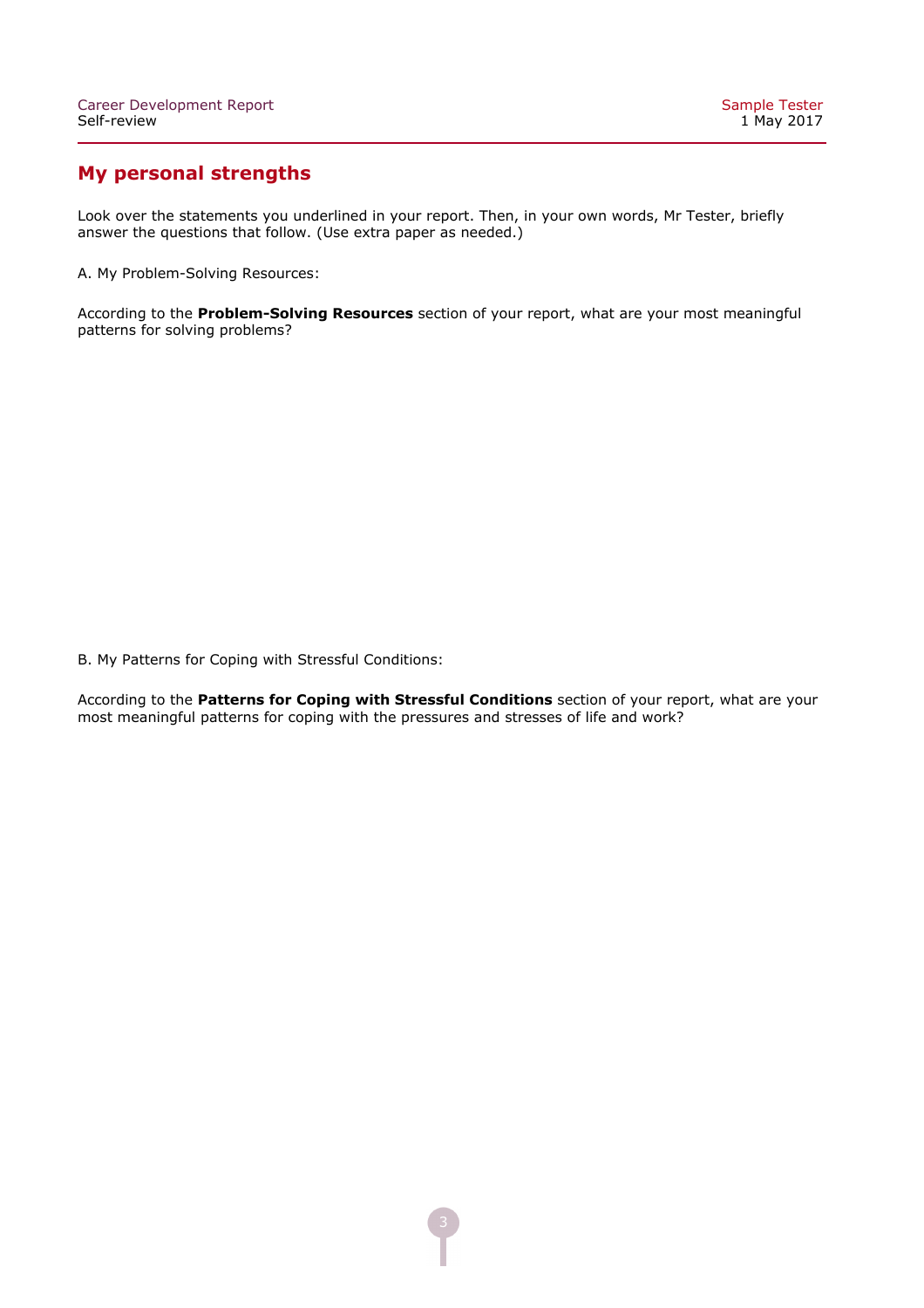### **My personal strengths (continued)**

C. My Interpersonal Interaction Styles:

According to the **Interpersonal Interaction Styles** section of your report, what are your most meaningful patterns for getting along and communicating with others?

D. My Organisational Role and Work-Setting Preferences:

According to the Organisational Role and Work-Setting Preferences and Effectiveness

**Considerations** sections of your report, what are your most meaningful patterns as either a leader or as a person who may not prefer to be a leader? What kind of setting would you like to be a part of or work in?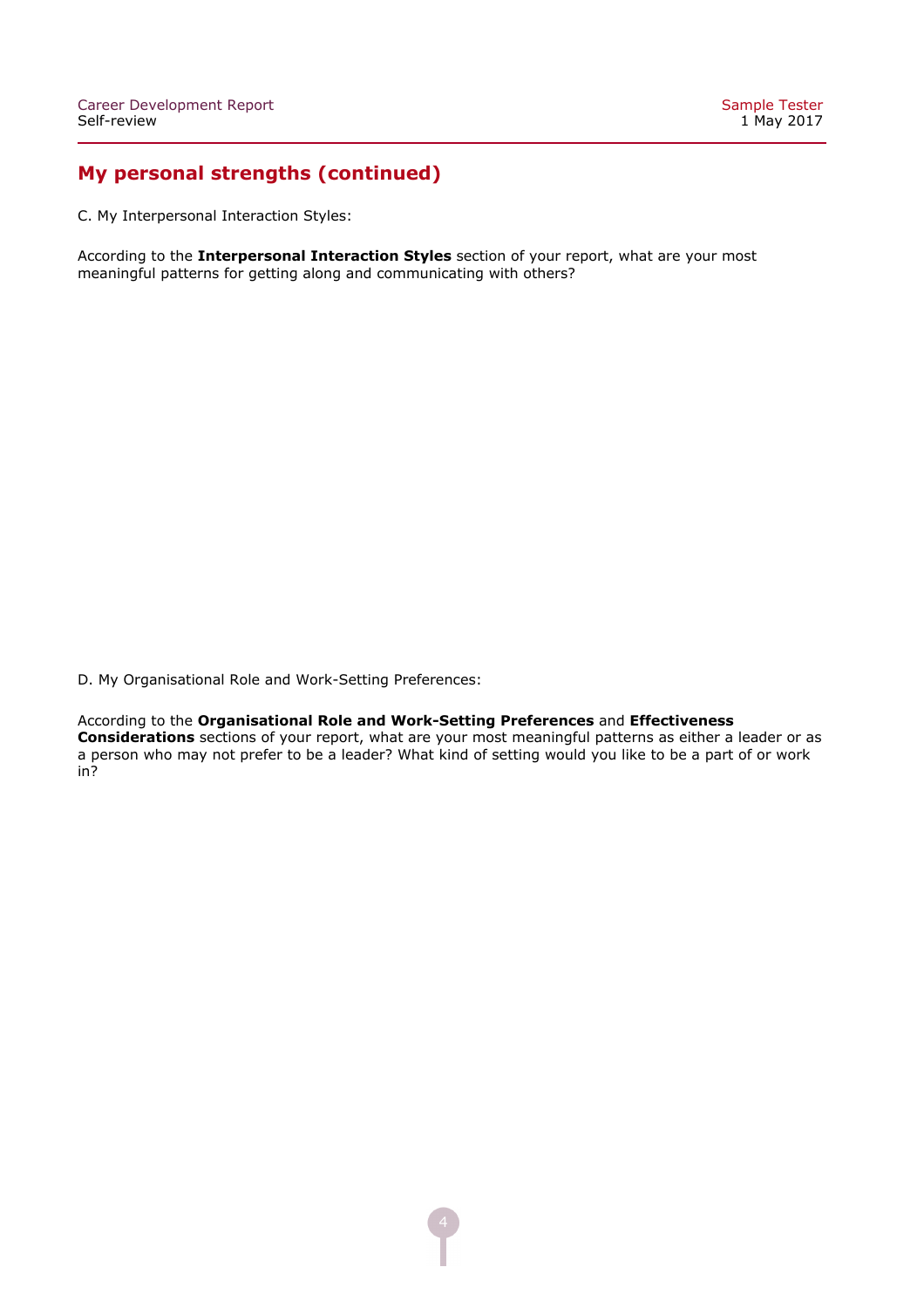### **My work-related and career/avocational activity interests:**

Mr Tester, you may already know the kind of work and career you most enjoy or the kind of work you wish to aim for. But to check how well these choices fit you, it may be helpful to answer the following questions after reading your CDR. (Use as many pages as you need.)

A. My Personal Career Activity Interests

What career fields or occupations mentioned in the **Career Field and Occupational Interests** section of your report have you already thought about, explored, or worked at? Which of these career fields and occupations are most similar to your present work or to the leisure-time activities that you most enjoy?

What are the new career fields or occupations, suggested in your CDR, that you would like to explore?

B. Work-Related Experience, Education, or Training

In looking back over your life, what work-related and leisure-time activities or achievements have given you your greatest sense of personal accomplishment or satisfaction?

In what respects does your work experience, education, or training relate to or support the career activity interests, career field and occupational interests mentioned in the **Career Activity Interests** section of your report?

In what respects does your present work experience, education, or training relate to or support the activities, experience, and skills required of people who do well in the kind of work you'd like to do?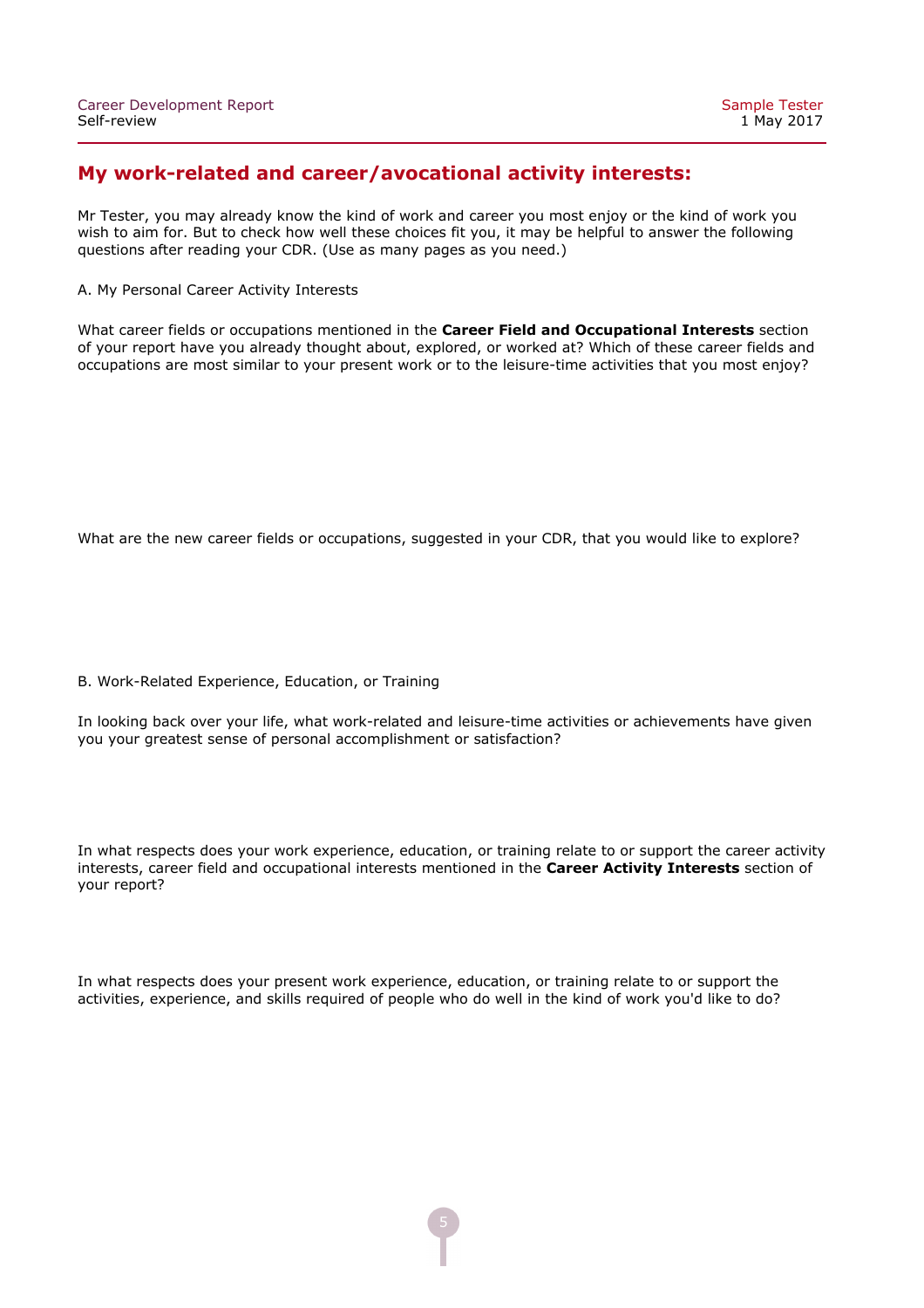#### **My conclusions and action plans for personal career progress**

Now that you've reviewed your strengths and interests, and assessed your work experience, education or training, let's take the next step. Write down your conclusions about yourself, and then make practical plans for reaching all of your personal, work-related and career goals. (You will need additional paper for this exercise.)

A. Work-Related, Educational and Career Goals:

What work experience, education, or training do you need to get in order to prepare well for your next job or the next stage of your personal career life?

What do you need to do to perform with greatest effectiveness on your current assignment or job?

What specific job or career do you want to aim for in the future or learn more about? What are your career path goals?

B. Needs for Improved Personal Effectiveness:

According to the **Effectiveness Considerations** section of your report, what are the most meaningful things you need to do to improve your overall effectiveness in life? Why are these important to you?

C. Action Plans for Goal Attainment:

What specific actions do you need to take to assist yourself in reaching your educational, training or career progress goals? What do you need to **start doing** to ensure that you attain the success you desire? (List specific steps and activities.)

Also, what can you **stop doing** that currently may work against achieving the success you want?

What time schedule or deadlines do you need to set to make sure you reach your goals?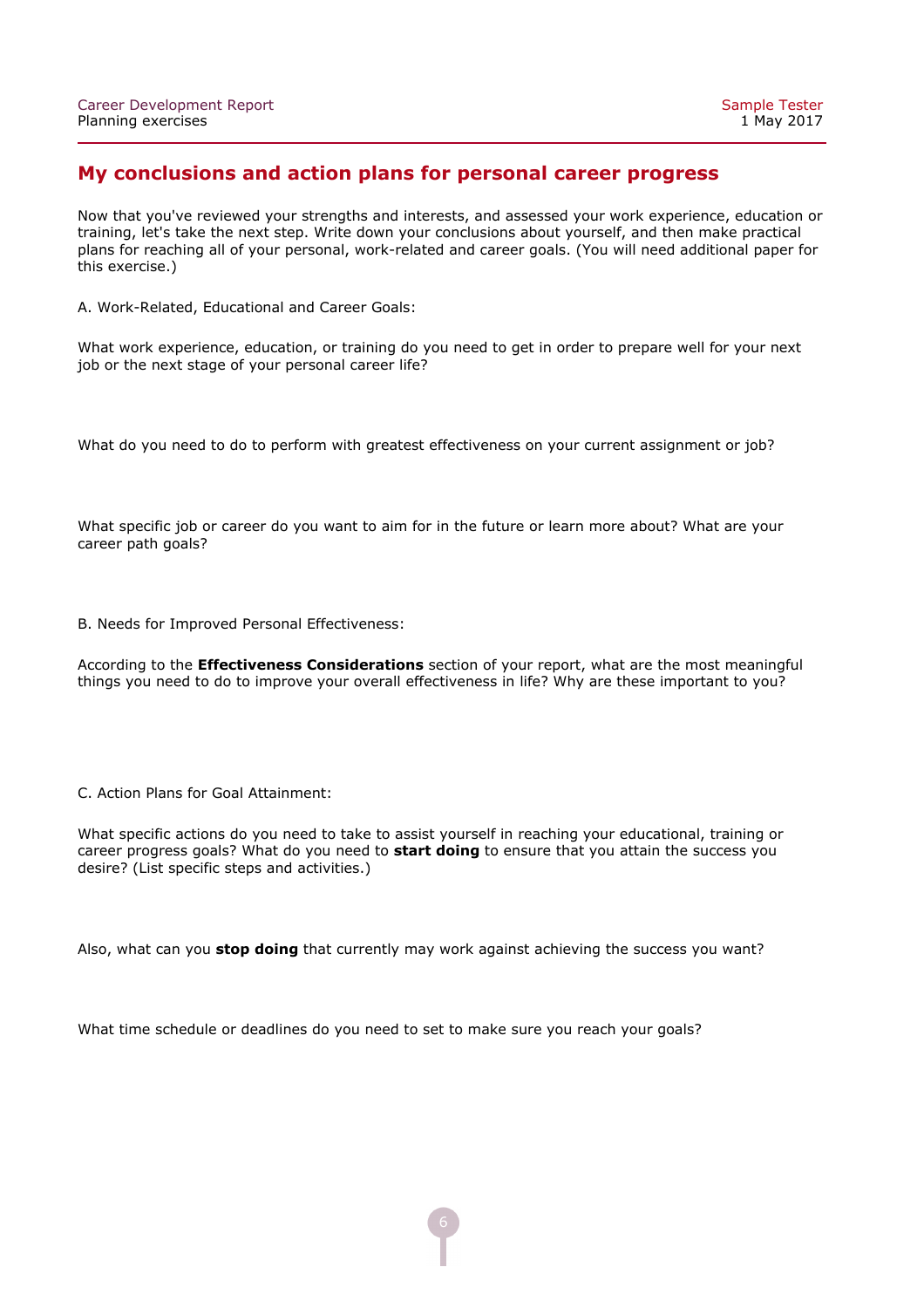### **Review your plans and your progress**

At this point in your efforts to plan for accomplishing your personal development, work-related and career goals in life, you are probably ready to breathe a big sigh of relief. But before you do, sit back, review and reflect about what you've done. Ask yourself the following questions:

- What do my plans say about myself?<br>• What leads me to feel pleased about
- What leads me to feel pleased about my plans?
- What may I need to work more on to improve my plans?<br>• What would I like to discuss about my plans with a perso
- What would I like to discuss about my plans with a person I respect a parent, spouse, close friend, career counsellor or teacher? Now is the time to do so.

If you have followed through on these review and planning steps, thoroughly read over your report, and discussed your plans with someone whose opinion you value – you have taken a giant step toward reaching your potential.

Remember, a realistic and practical sense of direction is essential for achieving personal effectiveness and the progress desired in your personal career life. Your goals at work and in life must be tied in with your unique strengths and work-related interests. Goals in life that are either too high or too low can limit your sense of worth.

### **Final thoughts**

You have begun your journey. Remember who you are – where you're headed – what you desire and hope most of all to accomplish – and what will help you to make all of your plans become a reality.

When you know what you want in life with inner conviction and a true sense of purpose, you generally are unshaken when you encounter disappointments or setbacks. Your strength is anchored to your knowledge about yourself and what you want to do to achieve what's important to you. But, remember, what you have done so far is only a beginning and possibly represents only the start of a journey toward success. So, frequent self-assessments and review conferences in the future with a helpful person will further assist you in maintaining and achieving the personal effectiveness and career progress you desire.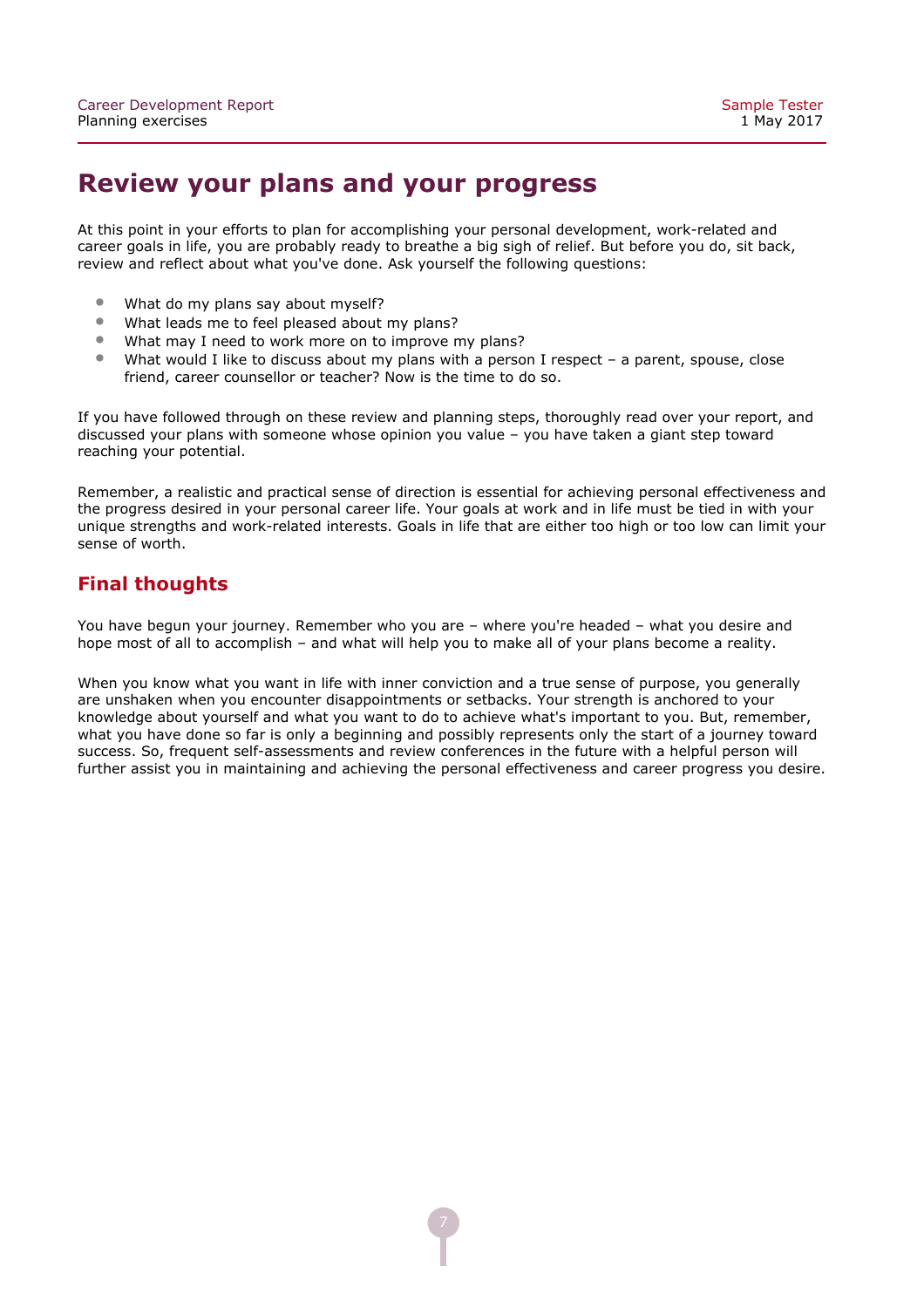

# **Career Development Report**

### **Score summary pages**

**Sample Tester**

**1 May 2017**

**CONFIDENTIAL**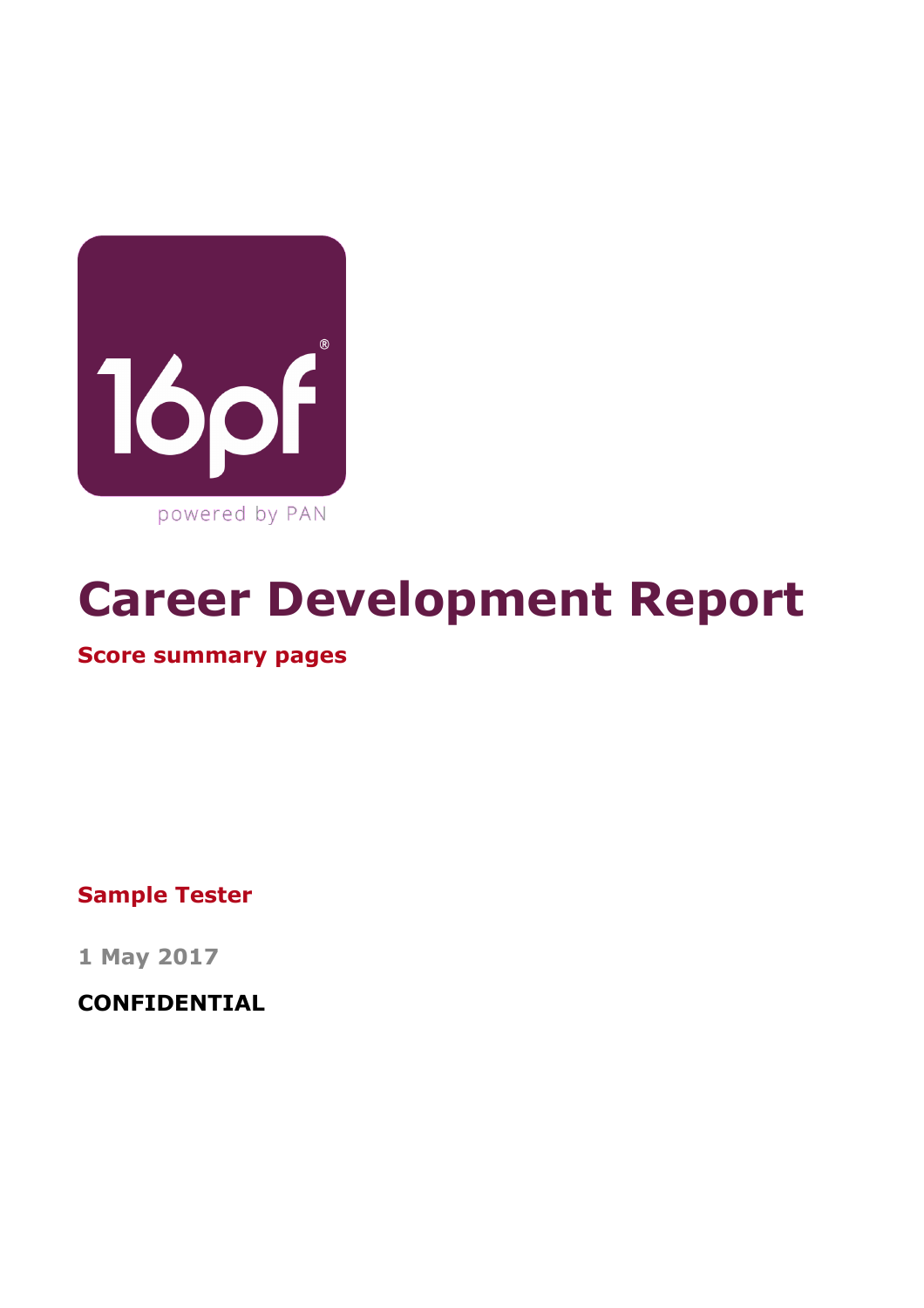# **Introduction**

**The score pages that follow are intended for qualified professionals.** The 16pf Fifth Edition scores and patterns relative to Mr Tester's report include:

- Global Factors<br>• Primary Factor
- Primary Factors<br>• Response Style
- Response Style Indices
- Broad Patterns<br>• Leadership/Sub
- Leadership/Subordinate Role patterns<br>• Career Interest scores
- Career Interest scores<br>• Career Activity and Car
- Career Activity and Career Field Interest scores<br>• Occupational Interest scores
- Occupational Interest scores<br>• Item summarv
- Item summary

Professional users of this report should consult the Manual for the 16pf Career Development Report for explanations of the scores reported here. The Manual for the 16pf Career Development Report presents useful information for consulting with clients about the 16pf Fifth Edition and the CDR. The Manual also provides references to available 16pf Fifth Edition resource books. These resources should be consulted when further understanding of the personality scale scores is required.

**The information in these pages is confidential and should be treated responsibly.**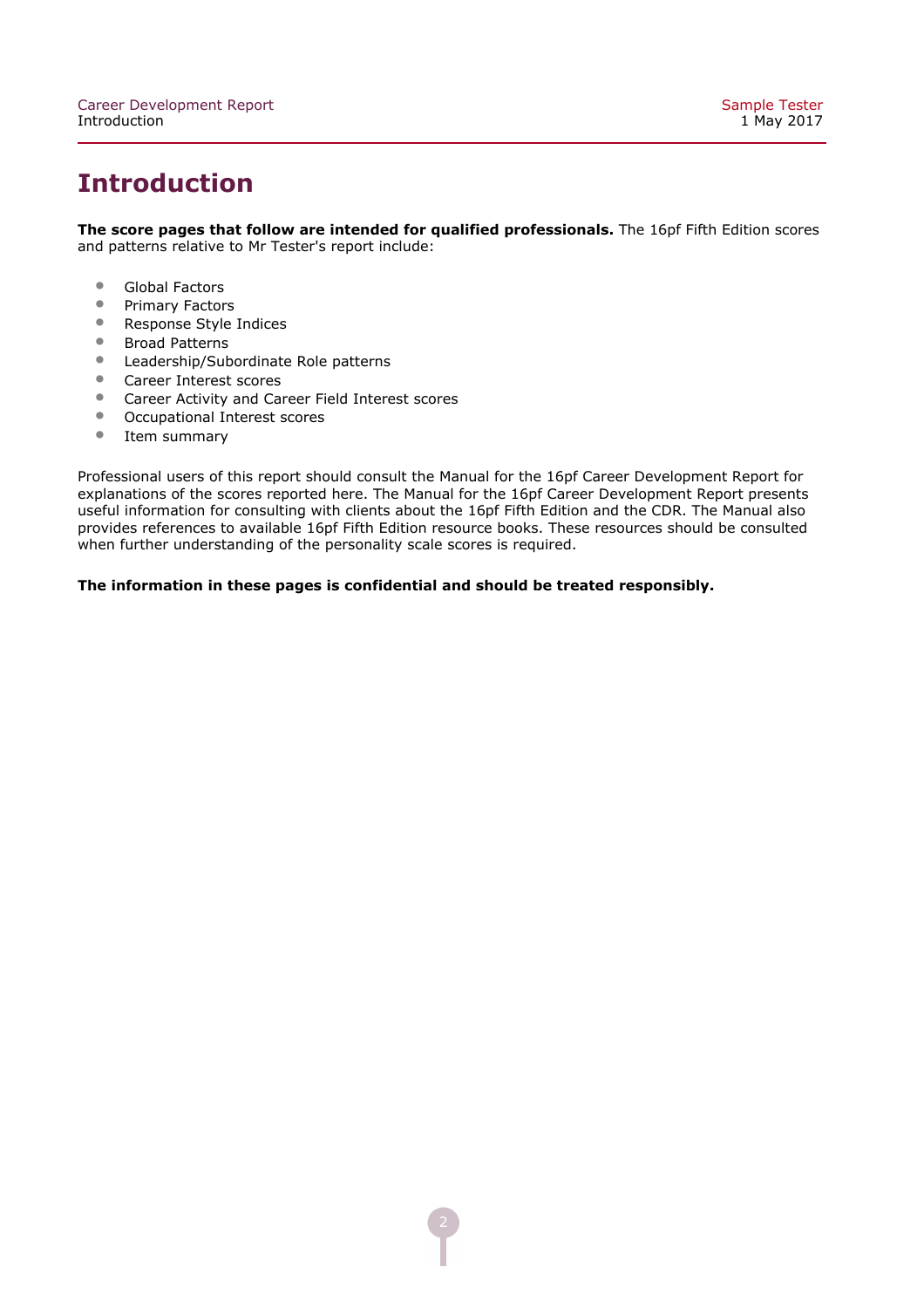# **Global Factors**

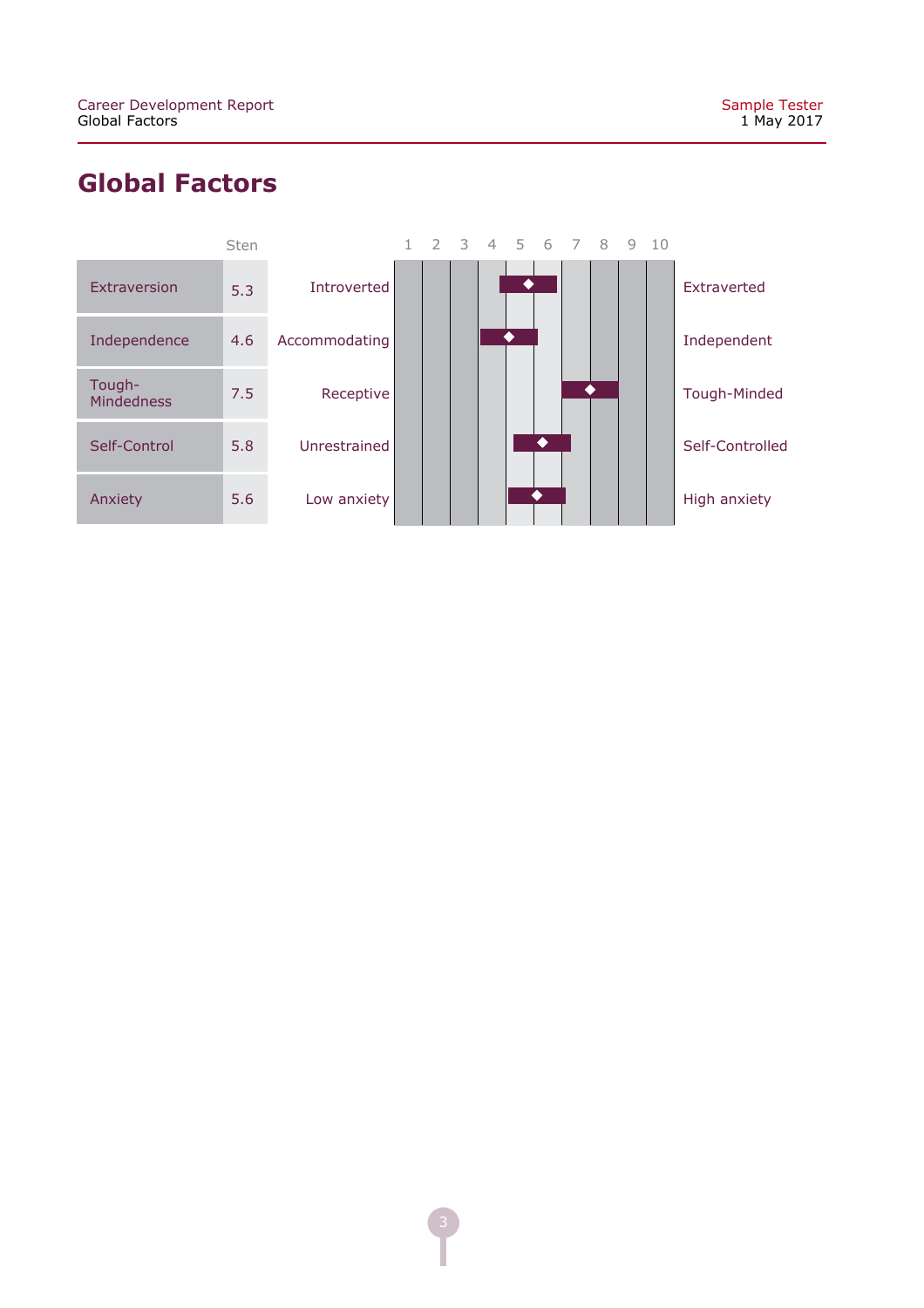# **Primary Factors**

|                               |                           | Sten            |                               | 1               | 2 | 3 | 4               | 5                | 6               | 7               | 8 | 9 | 10 |                                   |
|-------------------------------|---------------------------|-----------------|-------------------------------|-----------------|---|---|-----------------|------------------|-----------------|-----------------|---|---|----|-----------------------------------|
| Warmth                        | $\boldsymbol{\mathsf{A}}$ | 5               | Reserved,<br>Impersonal       |                 |   |   |                 | $\ddot{\bullet}$ |                 |                 |   |   |    | Warm, Attentive<br>to others      |
| Reasoning                     | $\sf B$                   | $\mathbf{1}$    | Concrete thinking             | $\blacklozenge$ |   |   |                 |                  |                 |                 |   |   |    | Conceptual<br>thinking            |
| Emotional<br><b>Stability</b> | $\overline{C}$            | 5               | Emotionally<br>changeable     |                 |   |   |                 | $\blacklozenge$  |                 |                 |   |   |    | Emotionally<br>stable             |
| Dominance                     | E                         | 5               | Deferential,<br>Cooperative   |                 |   |   |                 | $\blacklozenge$  |                 |                 |   |   |    | Dominant,<br>Assertive            |
| Liveliness                    | F                         | 3               | Serious,<br>Restrained        |                 |   | ◆ |                 |                  |                 |                 |   |   |    | Lively,<br>Spontaneous            |
| Rule-<br>Consciousness        | G                         | $\overline{7}$  | Non-Conforming,<br>Expedient  |                 |   |   |                 |                  |                 | $\blacklozenge$ |   |   |    | Rule-Conscious,<br><b>Dutiful</b> |
| Social<br><b>Boldness</b>     | H                         | 6               | Shy, Timid                    |                 |   |   |                 |                  | $\blacklozenge$ |                 |   |   |    | Socially bold                     |
| Sensitivity                   | $\mathbf I$               | 3               | Unsentimental                 |                 |   | ٠ |                 |                  |                 |                 |   |   |    | Sensitive,<br>Sentimental         |
| Vigilance                     | L                         | $\overline{4}$  | Accepting,<br><b>Trusting</b> |                 |   |   | $\blacklozenge$ |                  |                 |                 |   |   |    | Vigilant,<br>Suspicious           |
| Abstractedness                | M                         | 6               | Practical,<br>Grounded        |                 |   |   |                 |                  | ◆               |                 |   |   |    | Abstracted,<br>Imaginative        |
| Privateness                   | ${\sf N}$                 | 5               | Forthright,<br>Genuine        |                 |   |   |                 | ٠                |                 |                 |   |   |    | Private, Discreet                 |
| Apprehension                  | $\mathsf O$               | $6\phantom{1}6$ | Self-Assured,<br>Unworried    |                 |   |   |                 |                  | $\blacklozenge$ |                 |   |   |    | Apprehensive,<br>Worried          |
| Openness to<br>Change         | Q1                        | $\overline{4}$  | <b>Traditional</b>            |                 |   |   |                 |                  |                 |                 |   |   |    | Open to change                    |
| Self-Reliance                 | Q <sub>2</sub>            | $\overline{4}$  | Affiliative                   |                 |   |   | ◆               |                  |                 |                 |   |   |    | Self-Reliant,<br>Individualistic  |
| Perfectionism                 | Q <sub>3</sub>            | $\overline{4}$  | Tolerant of<br>disorder       |                 |   |   | $\blacklozenge$ |                  |                 |                 |   |   |    | Perfectionistic                   |
| Tension                       | Q4                        | 6               | Composed,<br>Relaxed          |                 |   |   |                 |                  | $\blacklozenge$ |                 |   |   |    | Tense, Driven                     |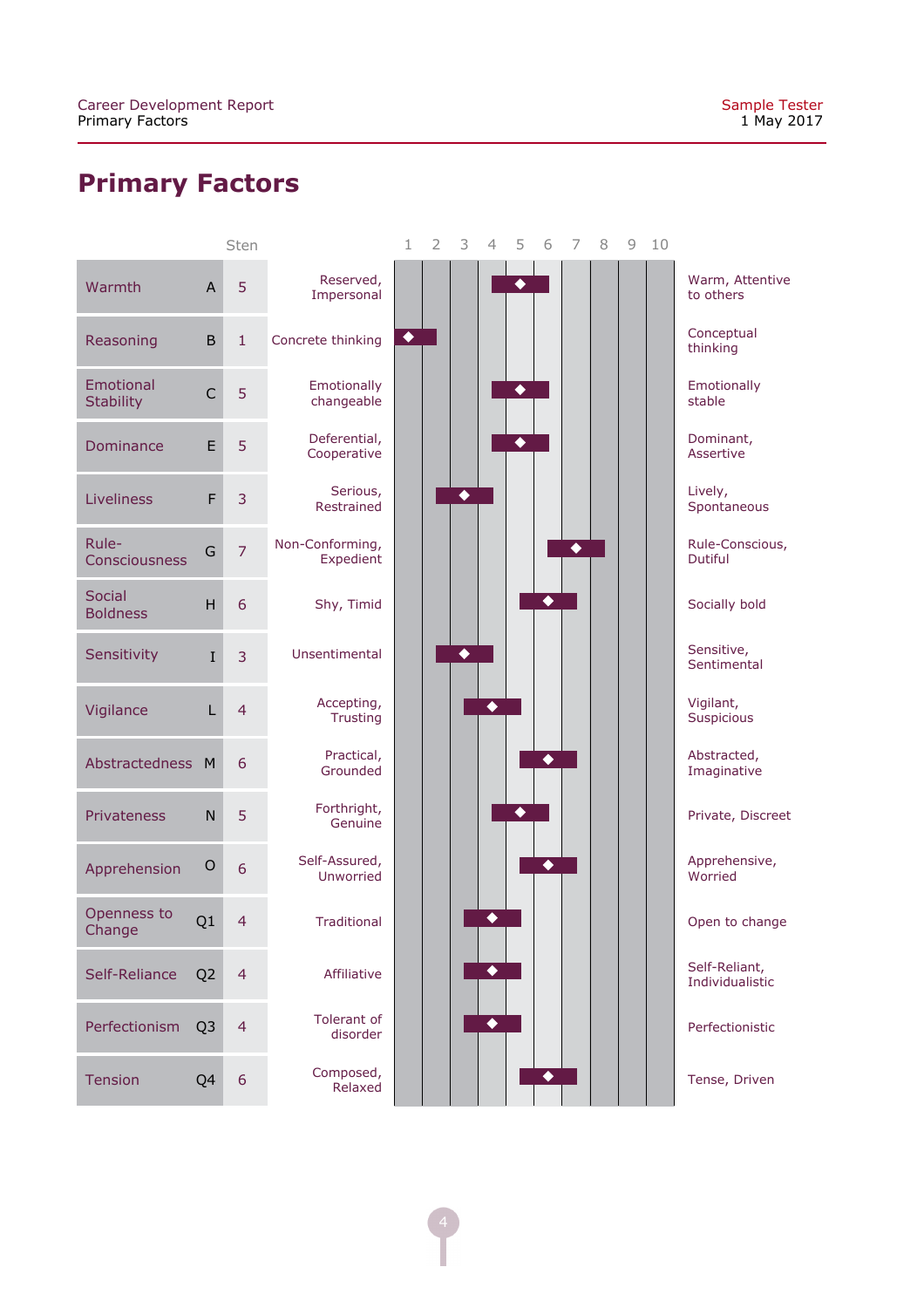# **Response Style Indices**

| <b>Impression Management</b> | 12 | Within expected range |
|------------------------------|----|-----------------------|
| Infrequency                  | 0  | Within expected range |
| Acquiescence                 | 54 | Within expected range |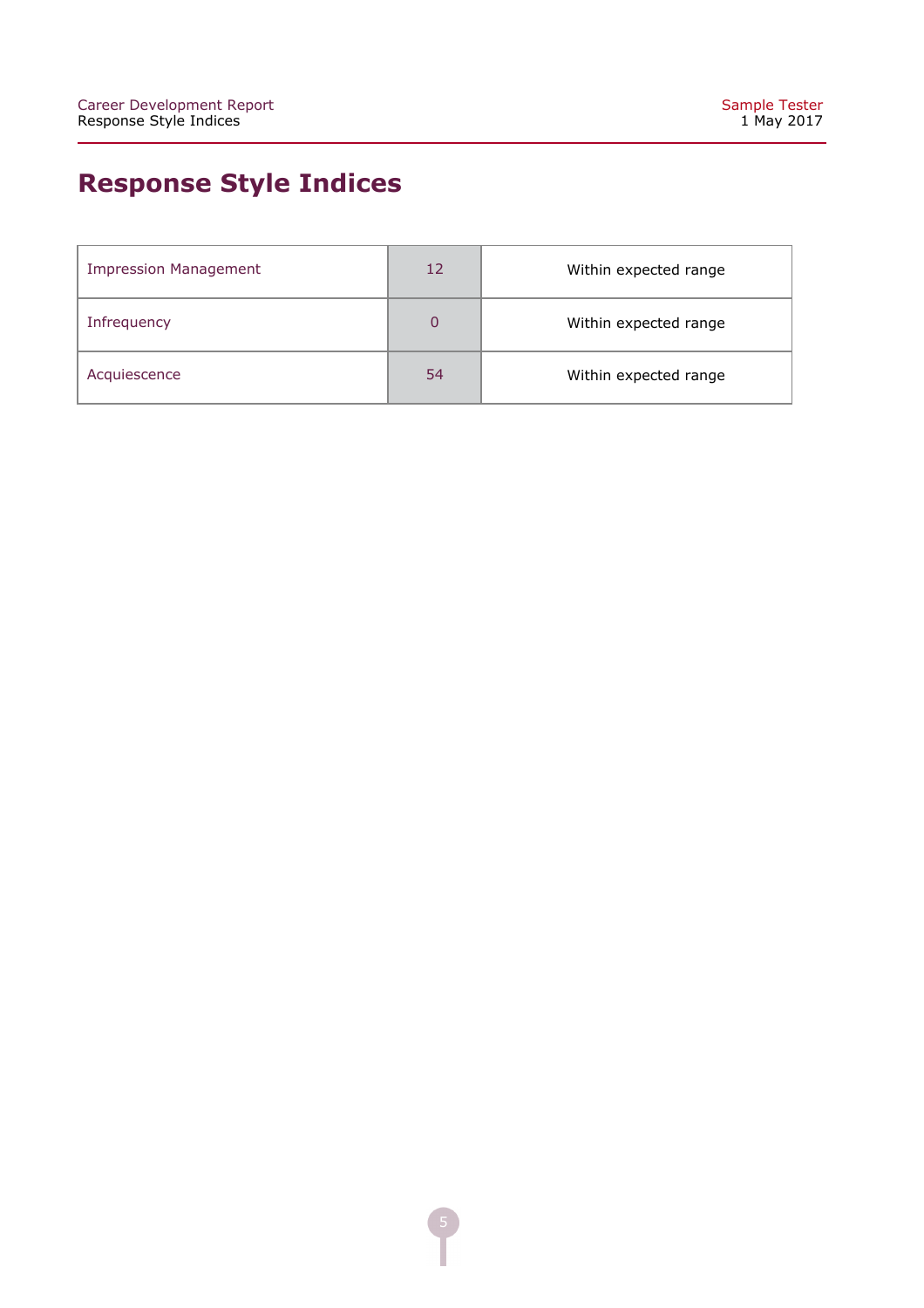# **Broad Patterns**

The Broad Patterns reported in this section are predicted from 16pf Fifth Edition scores. The Manual for the 16pf Career Development Report provides a full explanation of these patterns.



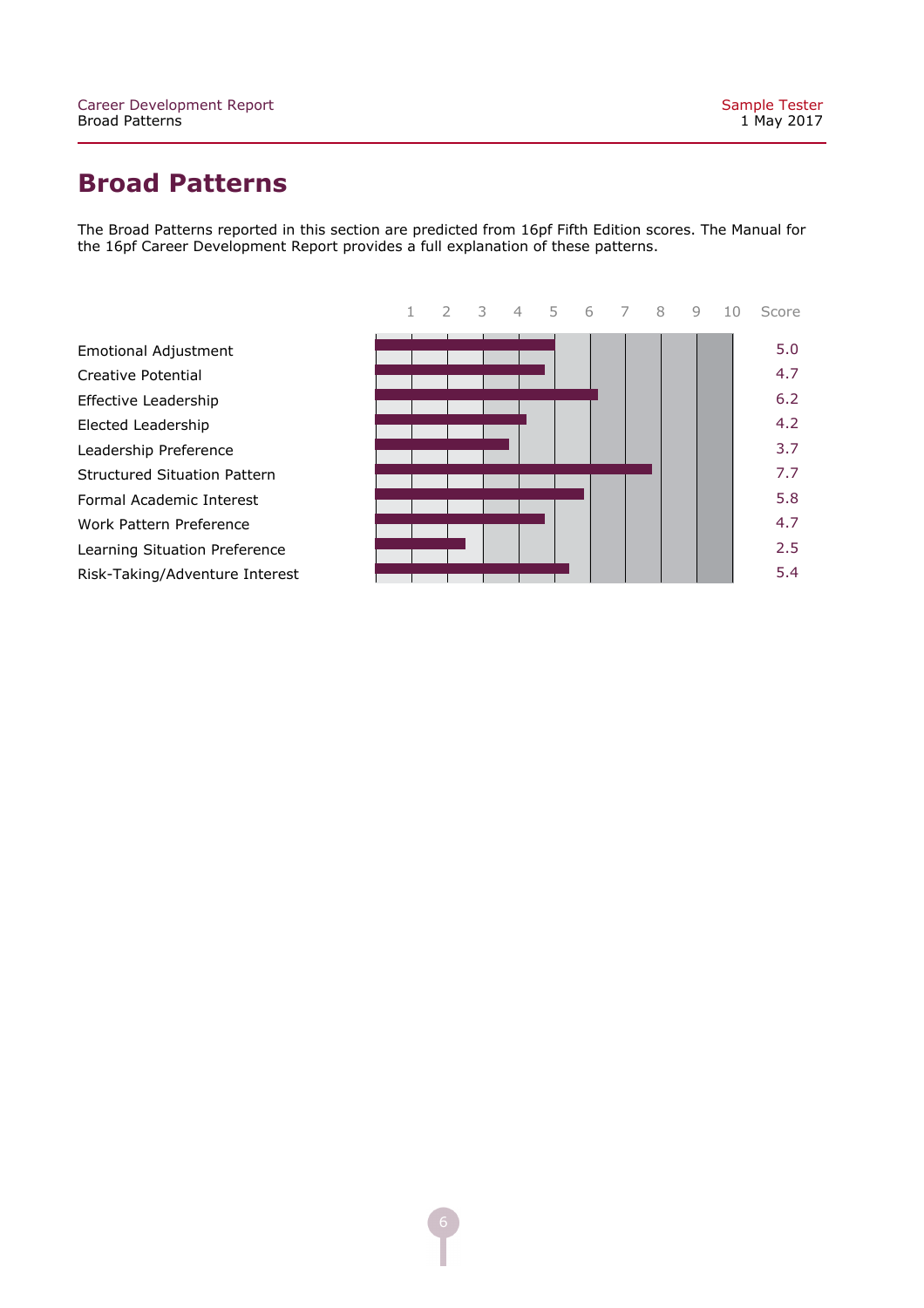# **Leadership/Subordinate Role patterns**

The Leadership/Subordinate Role patterns reported in this section are predicted from 16pf Fifth Edition scores. The Manual for the 16pf Career Development Report explains the research projects involved, and provides a full explanation of these projected, research-based patterns and scores.

### **Leadership Roles**

|               |  |  |  |  |  | 1 2 3 4 5 6 7 8 9 10 Score |
|---------------|--|--|--|--|--|----------------------------|
| Authoritarian |  |  |  |  |  | 3.6                        |
| Participative |  |  |  |  |  | 6.7                        |
| Permissive    |  |  |  |  |  | 4.8                        |

### **Subordinate Role patterns**

|               |  |  |  |  |  | 1 2 3 4 5 6 7 8 9 10 Score |
|---------------|--|--|--|--|--|----------------------------|
| Ingratiator   |  |  |  |  |  | 6.8                        |
| Cooperative   |  |  |  |  |  | 4.6                        |
| Free Thinking |  |  |  |  |  | 4.5                        |

### **Leadership/Subordinate Interaction Roles**

|             |  |  |  |  |  | 1 2 3 4 5 6 7 8 9 10 Score |
|-------------|--|--|--|--|--|----------------------------|
| Confrontive |  |  |  |  |  | 3.9                        |
| Controlling |  |  |  |  |  | 5.7                        |
| Objective   |  |  |  |  |  | 5.9                        |
| Supportive  |  |  |  |  |  | 7.3                        |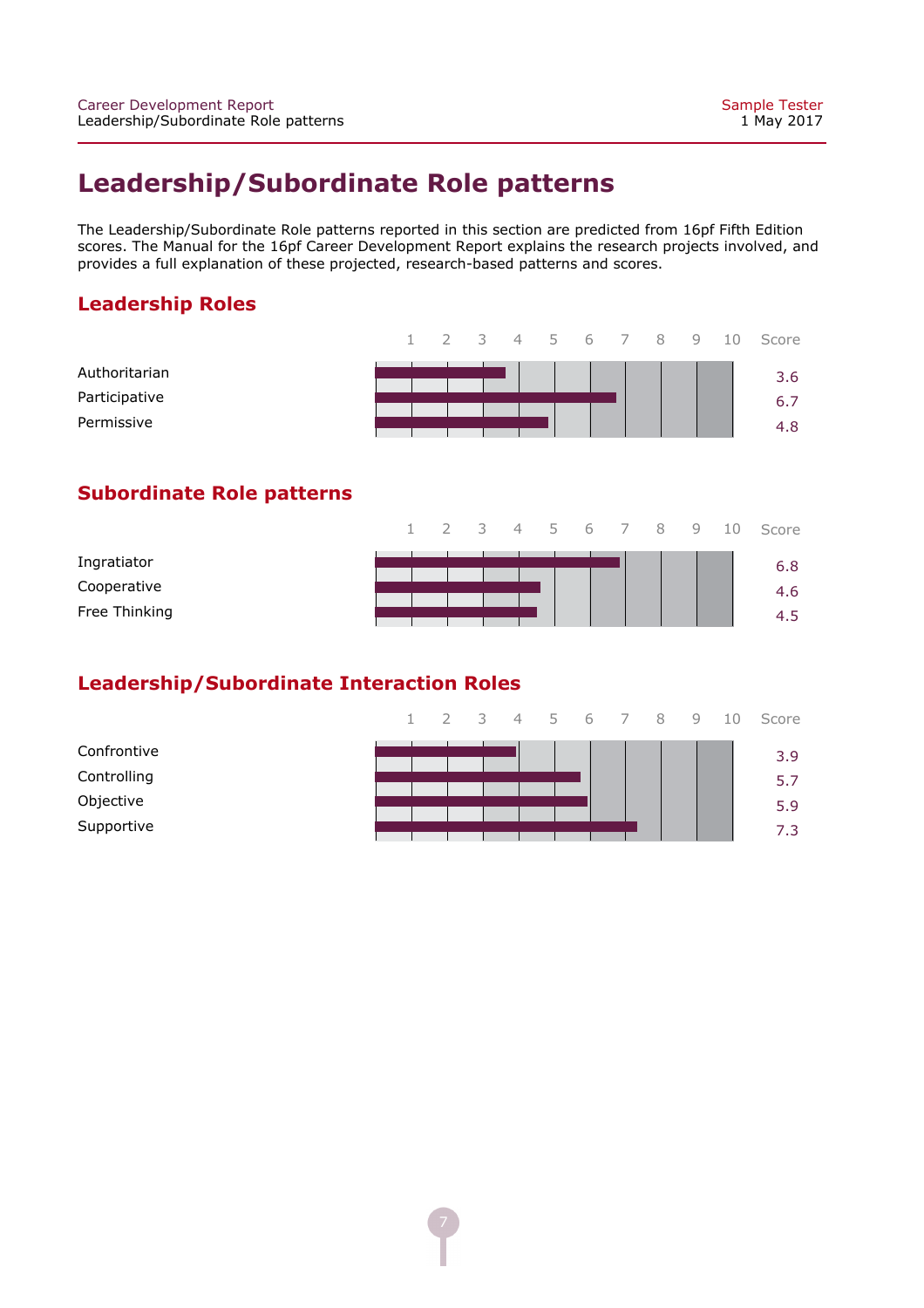### **Career Interest scores**

The Career Interest scores reported on this and the following pages use 16pf Fifth Edition personality scores to predict these well-known and researched career activity, career field and occupational interest scores. As such, all predicted interest scores only reflect the similarity of one's personality patterns to people who actually express interest in them. The research projects basic to these predicted Career Interest Scores are explained in The Manual for the 16pf Career Development Report.

Career Interest scores should be reviewed for explorative counsel to help Mr Tester learn whether he actually has interests related to his predicted scores. **These scores DO NOT PREDICT his ability, experience or suitability for making career choices. These scores are also inappropriate for making personnel selection decisions or for predicting performance on any job duties.**

### **Career Activity and Career Field Interest scores**

**Career Activity Interest scores** reflect the broad areas of career/avocational interests found throughout the world of work. **Career Field scores** reflect interests in broad categories of work fields which are subscales of the Career Activity Interests. Again, Mr Tester's 16pf personality scores were used to predict his similarity to people who express interest in them.

| Influencing Interest  | 4.3 |
|-----------------------|-----|
| Advertising/Marketing | 3.8 |
| Law/Politics          | 4.2 |
| Management            | 4.5 |
| Public Speaking       | 3.7 |
| Sales                 | 4.6 |

| Organising Interest | 6.1  |
|---------------------|------|
| Office Practice     | .5.8 |
| Supervision         | 5.7  |

| <b>Creating Interest</b> | 2.2 |
|--------------------------|-----|
| Art                      | 1.9 |
| Arts/Design              | 2.4 |
| Fashion                  | 2.3 |
| Music/Dramatics          | 2.1 |
| Performing Arts          | 1.5 |
| Writing                  | 2.0 |

| <b>Helping Interest</b> | 4.8 |
|-------------------------|-----|
| Child Development       | 3.4 |
| Counselling             | 2.6 |
| Religious Activities    | 5.6 |
| Social Service          | 4.1 |
| Teaching                | 4.0 |

| Analysing Interest | 6.0 |
|--------------------|-----|
| Data Management    | 6.3 |
| Mathematics        | 6.2 |
| Science            | 6.2 |

| <b>Producing Interest</b> | 6.5 |
|---------------------------|-----|
| Agriculture               | 6.8 |
| Mechanical Activities     | 7.2 |
| Mechanical Crafts         | 7.6 |
| <b>Woodworking</b>        | 6.6 |

| Venturing Interest       | 7.2 |
|--------------------------|-----|
| Athletics                | 6.6 |
| Military/Law Enforcement | 7.1 |

\* Note: Scores range from 1 to 10. Scores of 8–10 are considered very high. Scores of 1–3 are considered very low. Scores of 4–7 are average.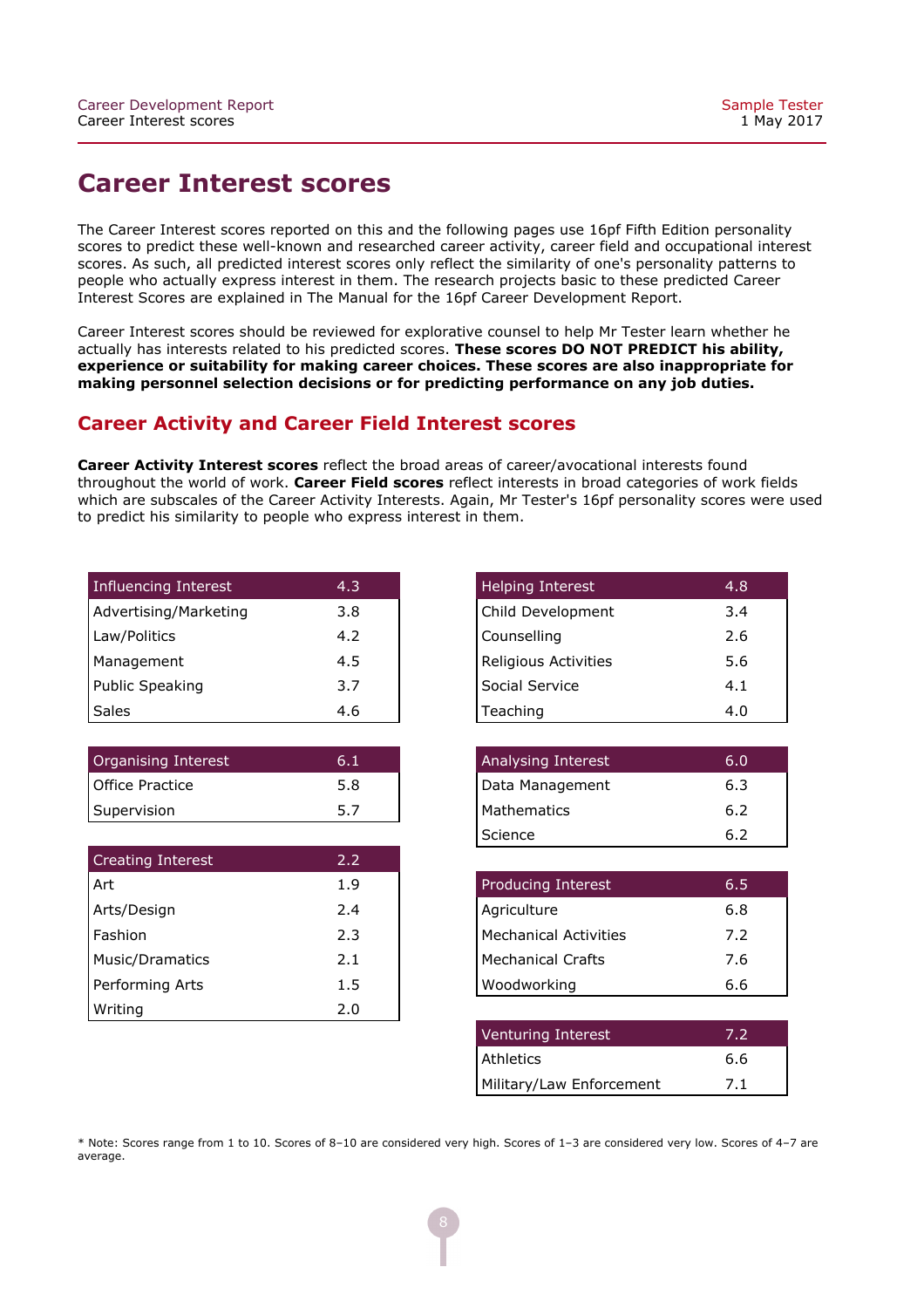### **Occupational Interest scores**

Mr Tester's 16pf results were used to predict the Occupational Interest scores presented on this page. These occupational interest scores reflect only a similarity in personality to people who express interest for these occupations. **These scores are intended for personal career development purposes only and are inappropriate for making personnel selection decisions.** Scores **DO NOT PREDICT** ability or suitability for performance of job duties.

### **Influencing Interest**

|                                  | Female | Male   | Combined |  |  |  | 1 2 3 4 5 6 7 8 | 9 | 10 |
|----------------------------------|--------|--------|----------|--|--|--|-----------------|---|----|
| <b>Advertising Executive</b>     | 2.9    | 2.5    | 3.1      |  |  |  |                 |   |    |
| Lawyer                           | 2.8    | 2.8    | 4.2      |  |  |  |                 |   |    |
| Buyer                            | 4.4    | 4.7    | $\ast$   |  |  |  |                 |   |    |
| CEO/MD                           | $\ast$ | $\ast$ | 6.1      |  |  |  |                 |   |    |
| Corporate Trainer                | 3.1    | 4.1    | 3.1      |  |  |  |                 |   |    |
| Politician                       | 3.9    | 4.8    | $\ast$   |  |  |  |                 |   |    |
| Financial Planner                | $\ast$ | $\ast$ | 5.3      |  |  |  |                 |   |    |
| Hotel Manager                    | $\ast$ | $\ast$ | 4.4      |  |  |  |                 |   |    |
| Human Resources Director         | 4.4    | 5.2    | 3.3      |  |  |  |                 |   |    |
| <b>Investment Manager</b>        | 4.7    | 5.9    | $\ast$   |  |  |  |                 |   |    |
| Manufacturer's Representative    | $\ast$ | $\ast$ | 5.3      |  |  |  |                 |   |    |
| Marketing Director               | 2.7    | 2.4    | 4.2      |  |  |  |                 |   |    |
| Media Executive                  | $\ast$ | $\ast$ | 3.5      |  |  |  |                 |   |    |
| <b>Public Relations Director</b> | 2.7    | 2.7    | 2.9      |  |  |  |                 |   |    |
| <b>Estate Agent</b>              | 5.8    | 5.0    | 4.4      |  |  |  |                 |   |    |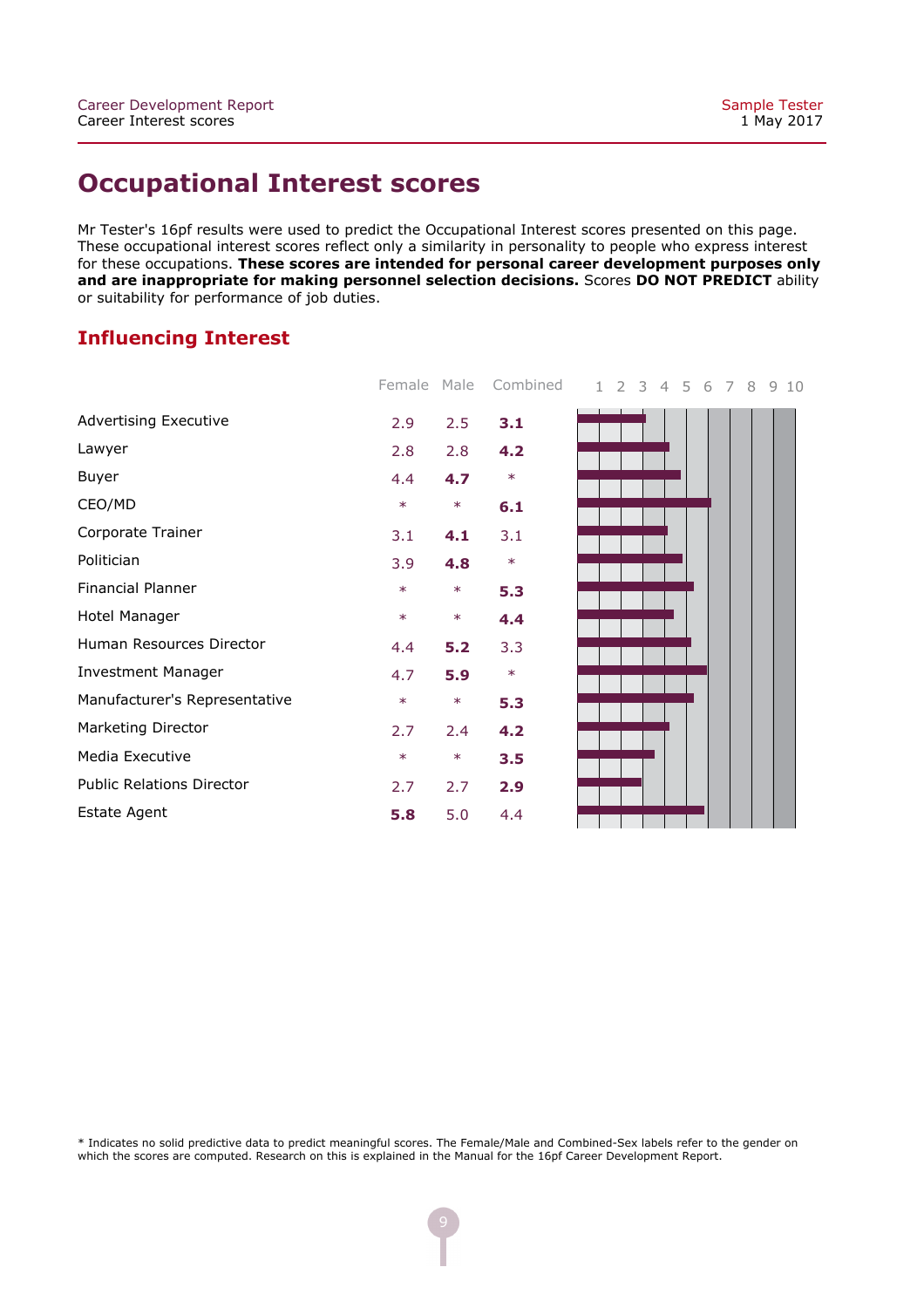### **Organising Interest**

|                                   | Female | Male   | Combined |
|-----------------------------------|--------|--------|----------|
| Accountant                        | 7.6    | 7.1    | 7.7      |
| Actuary                           | 6.9    | 5.1    | $\ast$   |
| <b>Bank Manager</b>               | 8.0    | 8.2    | 5.7      |
| Bookkeeper                        | 8.5    | 9.4    | 6.3      |
| <b>Business Studies Teacher</b>   | 7.5    | 6.3    | $\ast$   |
| Credit Manager                    | 8.5    | 6.9    | $\ast$   |
| Hospital Administrator            | $\ast$ | $\ast$ | 5.6      |
| Insurance Agent                   | $\ast$ | $\ast$ | 6.1      |
| Medical Records Administrator     | 7.6    | $\ast$ | $\ast$   |
| Nursing Administrator             | $\ast$ | $\ast$ | 5.3      |
| Nursing Home Manager              | 7.5    | 6.0    | $\ast$   |
| Legal Research Assistant          | 5.1    | $\ast$ | $\ast$   |
| Restaurant Manager                | $\ast$ | $\ast$ | 4.5      |
| Shop Manager                      | $\ast$ | $\ast$ | 5.2      |
| School Administrator              | 3.9    | 4.5    | $\ast$   |
| <b>District Education Officer</b> | $\ast$ | $\ast$ | 5.2      |
| Secretary                         | $\ast$ | $\ast$ | 6.2      |

1 2 3 4 5 6 7 8 9 10

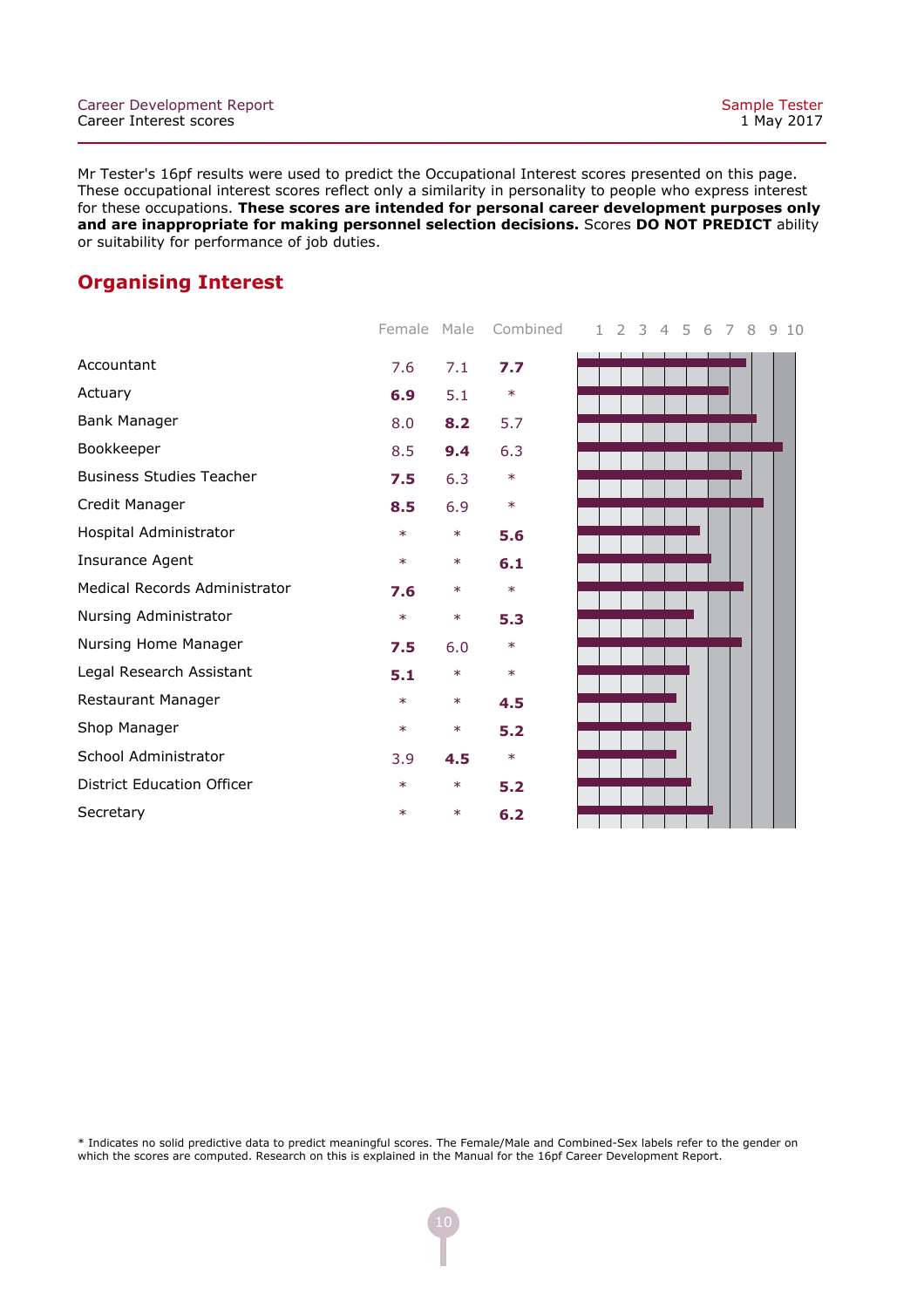### **Creating Interest**

|                            | Female Male |        | Combined | $\overline{2}$<br>3<br>4 5 6<br>$\mathbf{1}$<br>7<br>8<br>910 |  |
|----------------------------|-------------|--------|----------|---------------------------------------------------------------|--|
| Architect                  | 2.9         | 2.5    | 4.7      |                                                               |  |
| Art Teacher                | 1.9         | 1.9    | $\ast$   |                                                               |  |
| Artist, Commercial         | 2.1         | 2.0    | 4.1      |                                                               |  |
| Artist, Fine               | 2.5         | 2.9    | $\ast$   |                                                               |  |
| Broadcaster                | 2.6         | 2.2    | $\ast$   |                                                               |  |
| English Teacher            | 2.5         | 2.2    | $\ast$   |                                                               |  |
| Fashion Designer           | $\ast$      | $\ast$ | 3.2      |                                                               |  |
| <b>Interior Decorator</b>  | 1.6         | 2.2    | $\ast$   |                                                               |  |
| Humanities Professor       | $\ast$      | $\ast$ | 3.5      |                                                               |  |
| Librarian                  | 2.6         | 2.8    | 4.4      |                                                               |  |
| <b>Medical Illustrator</b> | 3.2         | 1.8    | $\ast$   |                                                               |  |
| Musician                   | 2.0         | 2.2    | 2.5      |                                                               |  |
| Photographer               | 2.1         | 2.4    | $\ast$   |                                                               |  |
| Psychologist               | 2.2         | 2.1    | 3.3      |                                                               |  |
| Reporter                   | 2.0         | 1.9    | $\ast$   |                                                               |  |
| Sociologist                | 2.5         | 2.3    | $\ast$   |                                                               |  |
| School Teacher             | $\ast$      | $\ast$ | 5.2      |                                                               |  |
| <b>Technical Writer</b>    | 1.9         | 2.4    | $\ast$   |                                                               |  |
| Translator/Interpreter     | 2.7         | 3.4    | 3.0      |                                                               |  |
| Writer/Editor              | $\ast$      | $\ast$ | 3.7      |                                                               |  |
|                            |             |        |          |                                                               |  |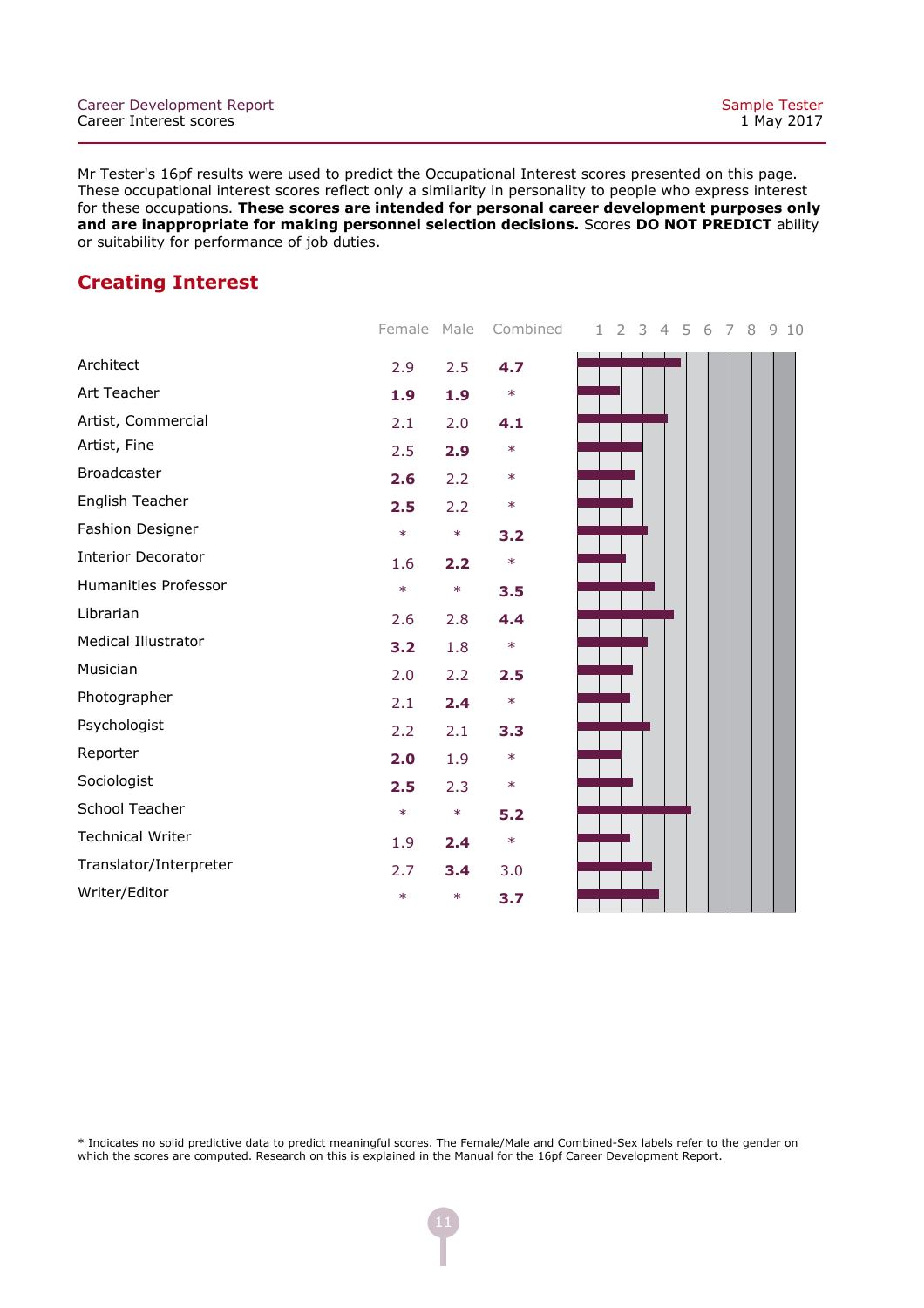### **Helping Interest**

| 5.7    | $\ast$ | 5.4    |                       |
|--------|--------|--------|-----------------------|
| 6.1    | 5.3    | $\ast$ |                       |
| 5.1    | $\ast$ | $\ast$ |                       |
| 3.0    | 2.9    | $\ast$ |                       |
| $\ast$ | $\ast$ | 3.6    |                       |
| 3.2    | 3.3    | $\ast$ |                       |
| 3.0    | 3.2    | $\ast$ |                       |
| 7.6    | 6.8    | $\ast$ |                       |
| 5.2    | 3.8    | $\ast$ |                       |
| $\ast$ | $\ast$ | 5.7    |                       |
| 3.1    | 3.9    | $\ast$ |                       |
| 3.2    | 3.1    | 3.5    |                       |
| 4.6    | 4.4    | $\ast$ |                       |
| 4.4    | 3.8    | $\ast$ |                       |
|        |        |        | Ferridie Male Compile |

Female Male Combined 1 2 3 4 5 6 7 8 9 10

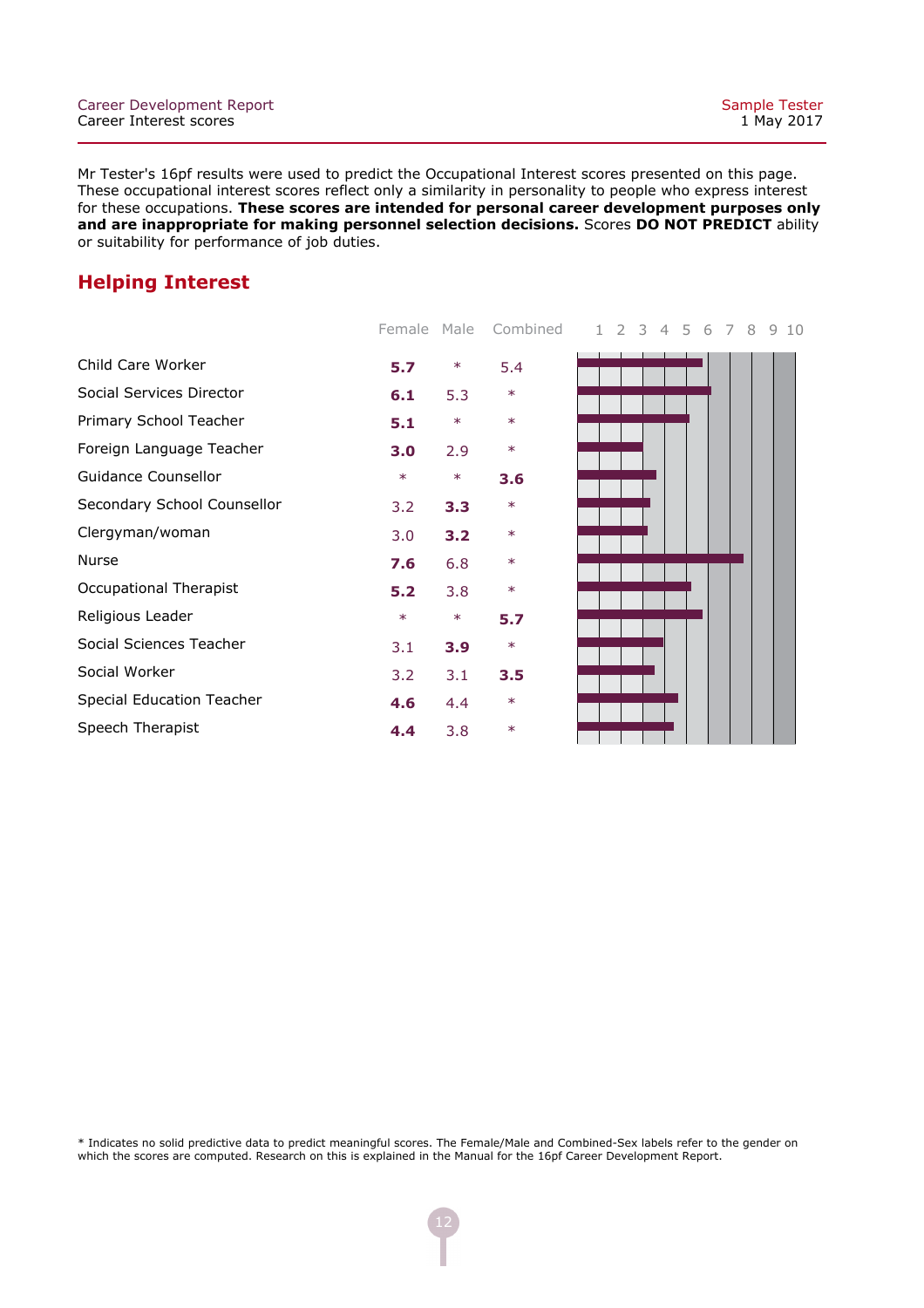### **Analysing Interest**

|                       | Fernale Male |        | – CONDING |
|-----------------------|--------------|--------|-----------|
| <b>Biologist</b>      | 5.2          | 4.4    | $\ast$    |
| Chemist               | 6.3          | 5.9    | 6.8       |
| Computer Programmer   | 5.4          | 5.1    | 8.1       |
| Dentist               | 4.4          | 6.2    | $\ast$    |
| Geographer            | 6.3          | 5.3    | $\ast$    |
| Geologist             | 5.2          | 3.4    | $\ast$    |
| Mathematician         | 6.1          | 5.2    | $\ast$    |
| Maths/Science Teacher | $\ast$       | $\ast$ | 6.4       |
| Medical Researcher    | $\ast$       | $\ast$ | 5.8       |
| Doctor                | 4.9          | 3.2    | 6.9       |
| Physicist             | 6.4          | 5.3    | $\ast$    |
| Statistician          | $\ast$       | $\ast$ | 6.5       |
| Systems Analyst       | $\ast$       | $\ast$ | 7.0       |
| Veterinary Surgeon    | 5.9          | 6.2    | 7.0       |
|                       |              |        |           |

Female Male Combined 1 2 3 4 5 6 7 8 9 10

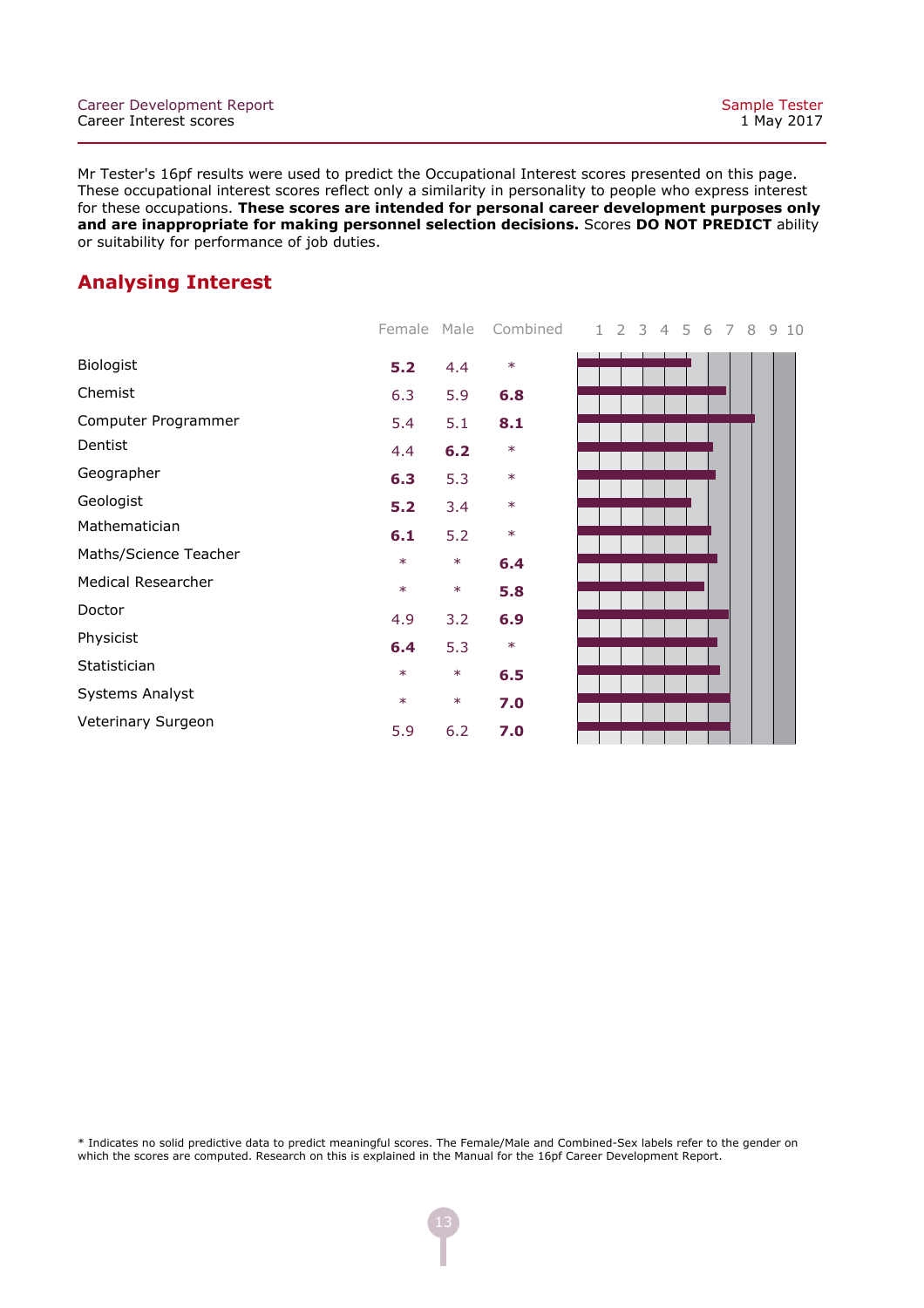### **Producing Interest**

|                      | Female | Male   | Combined |
|----------------------|--------|--------|----------|
| Agricultural Manager | $\ast$ | 8.4    | 8.6      |
| Aeroplane Mechanic   | $\ast$ | $\ast$ | 7.8      |
| Car Mechanic         | 8.0    | 8.6    | $\ast$   |
| Carpenter            | 6.7    | 7.4    | 7.3      |
| Electrician          | 6.7    | 8.0    | 8.2      |
| Engineer             | 6.4    | 6.9    | $\ast$   |
| Farmer               | 9.0    | 9.3    | $\ast$   |
| Forestry Worker      | 6.9    | 7.8    | $\ast$   |
| Landscape Architect  | $\ast$ | $\ast$ | 6.6      |
| <b>Test Pilot</b>    | $\ast$ | $\ast$ | 7.9      |
|                      |        |        |          |



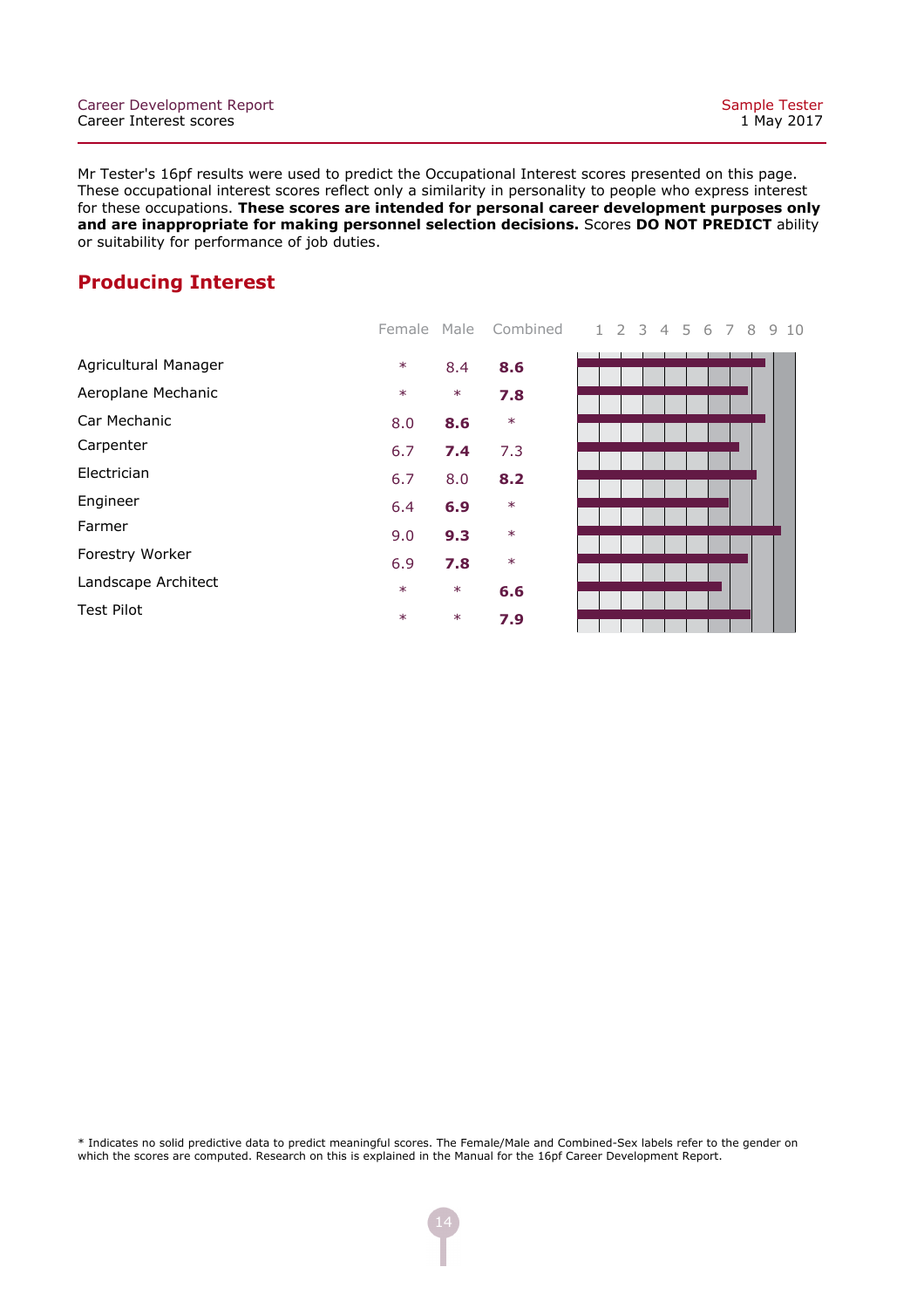### **Venturing Interest**

|                        |        |        | Female Male Combined |
|------------------------|--------|--------|----------------------|
| Athletic Coach         | $\ast$ | $\ast$ | 8.0                  |
| Athletic Trainer       | 7.4    | 8.1    | 8.6                  |
| Paramedic              | 8.8    | 8.4    | 8.2                  |
| Fitness Instructor     | $\ast$ | $\ast$ | 7.6                  |
| Armed Forces Personnel | 8.8    | 8.7    | $\ast$               |
| Armed Forces Officer   | 6.9    | 7.2    | 7.6                  |
| Police Officer         | 7.3    | 8.9    | 7.0                  |
| Ski Instructor         | $\ast$ | $\ast$ | 5.8                  |

1 2 3 4 5 6 7 8 9 10

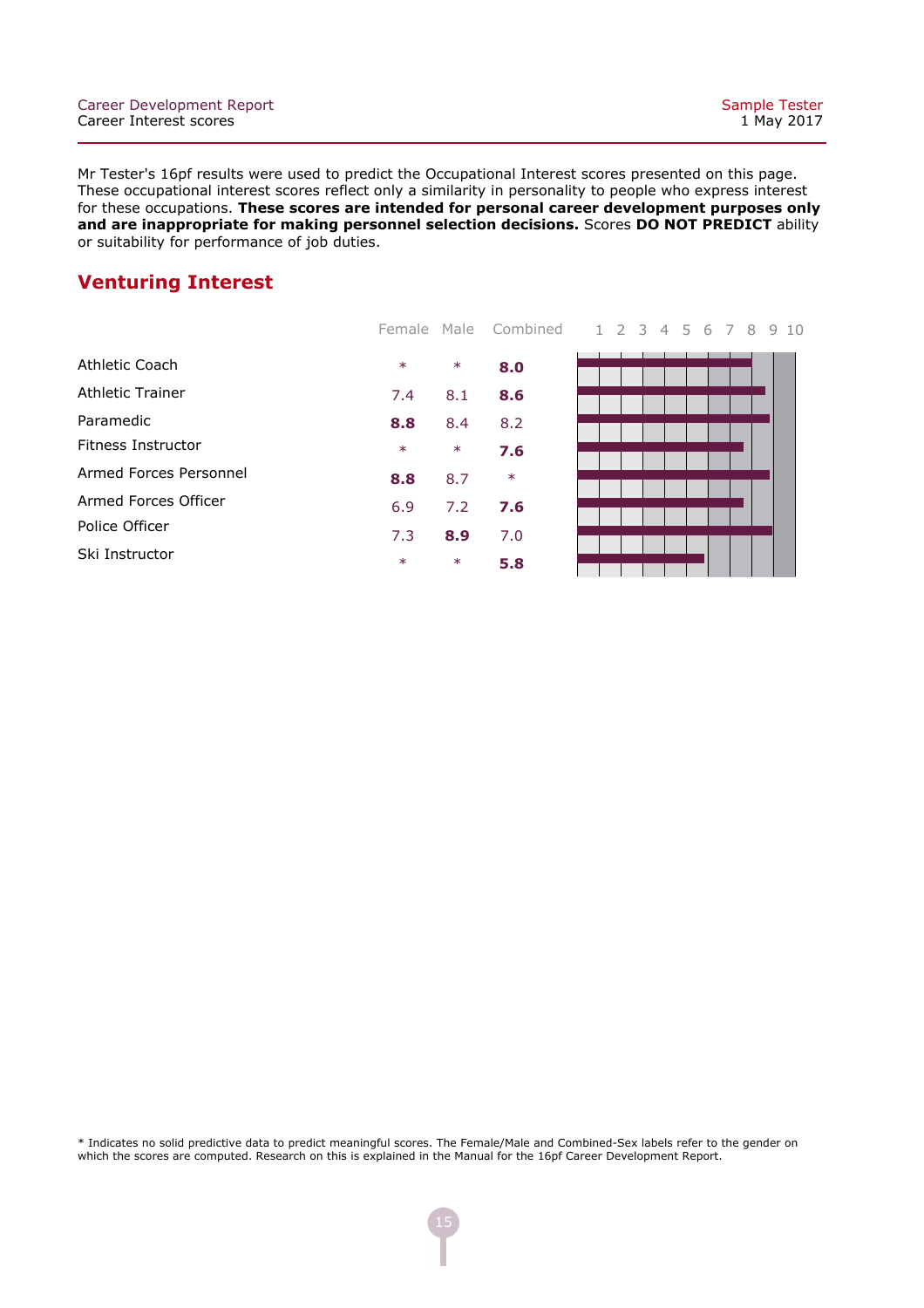# **Item summary**

**This page of 16pf scores is intended for qualified professionals only. Data on this page should be treated with utmost confidentiality.**

#### **Item responses**

| $\mathbf{1}$   | a | 25 | a | 49 | C | 73 | a            | 97  | C            | 121 | C            | 145 | C | 169 | a            |
|----------------|---|----|---|----|---|----|--------------|-----|--------------|-----|--------------|-----|---|-----|--------------|
| 2              | a | 26 | C | 50 | a | 74 | a            | 98  | a            | 122 | $\mathsf{C}$ | 146 | C | 170 | $\mathsf{C}$ |
| 3              | a | 27 | a | 51 | a | 75 | a            | 99  | a            | 123 | a            | 147 | a | 171 | $\mathsf C$  |
| $\overline{4}$ | a | 28 | a | 52 | a | 76 | C            | 100 | C            | 124 | a            | 148 | a | 172 | $\mathsf{C}$ |
| 5              | a | 29 | C | 53 | C | 77 | C            | 101 | C            | 125 | C            | 149 | C | 173 | a            |
| 6              | a | 30 | a | 54 | a | 78 | a            | 102 | a            | 126 | a            | 150 | a | 174 | C            |
| 7              | a | 31 | a | 55 | C | 79 | C            | 103 | C            | 127 | a            | 151 | C | 175 | a            |
| 8              | a | 32 | a | 56 | a | 80 | a            | 104 | a            | 128 | $\mathsf{C}$ | 152 | C | 176 | $\mathsf{C}$ |
| 9              | C | 33 | C | 57 | a | 81 | C            | 105 | a            | 129 | C            | 153 | C | 177 | C            |
| 10             | C | 34 | a | 58 | a | 82 | $\mathsf{C}$ | 106 | C            | 130 | a            | 154 | C | 178 | $\mathsf{C}$ |
| 11             | C | 35 | C | 59 | a | 83 | a            | 107 | a            | 131 | a            | 155 | a | 179 | a            |
| 12             | a | 36 | a | 60 | C | 84 | a            | 108 | C            | 132 | a            | 156 | a | 180 | a            |
| 13             | C | 37 | C | 61 | C | 85 | C            | 109 | a            | 133 | C            | 157 | a | 181 | C            |
| 14             | a | 38 | C | 62 | C | 86 | a            | 110 | C            | 134 | C            | 158 | a | 182 | C            |
| 15             | a | 39 | a | 63 | C | 87 | a            | 111 | a            | 135 | a            | 159 | a | 183 | C            |
| 16             | a | 40 | C | 64 | a | 88 | C            | 112 | a            | 136 | a            | 160 | C | 184 | a            |
| 17             | C | 41 | a | 65 | a | 89 | $\mathsf{C}$ | 113 | $\mathsf{C}$ | 137 | a            | 161 | a | 185 | a            |
| 18             | a | 42 | a | 66 | a | 90 | a            | 114 | C            | 138 | C            | 162 | a |     |              |
| 19             | a | 43 | C | 67 | a | 91 | $\mathsf{C}$ | 115 | $\mathsf{C}$ | 139 | $\mathsf{C}$ | 163 | a |     |              |
| 20             | C | 44 | C | 68 | a | 92 | C            | 116 | a            | 140 | a            | 164 | a |     |              |
| 21             | a | 45 | a | 69 | C | 93 | a            | 117 | C            | 141 | a            | 165 | C |     |              |
| 22             | C | 46 | a | 70 | a | 94 | a            | 118 | a            | 142 | a            | 166 | C |     |              |
| 23             | c | 47 | a | 71 | C | 95 | a            | 119 | C            | 143 | C            | 167 | c |     |              |
| 24             | a | 48 | C | 72 | a | 96 | C            | 120 | $\mathsf{C}$ | 144 | $\mathsf{C}$ | 168 | a |     |              |

### **Summary statistics:**

| Number of a-responses       |                       | $=$ 96 out of 170 (56%) |          |                                              |   |                       |                         |     |   |          |            |          |  |  |     |  |         |  |    |
|-----------------------------|-----------------------|-------------------------|----------|----------------------------------------------|---|-----------------------|-------------------------|-----|---|----------|------------|----------|--|--|-----|--|---------|--|----|
| Number of b-responses       | $= 0$ out of 170 (0%) |                         |          |                                              |   |                       |                         |     |   |          |            |          |  |  |     |  |         |  |    |
|                             | Number of c-responses |                         |          |                                              |   |                       | $= 74$ out of 170 (44%) |     |   |          |            |          |  |  |     |  |         |  |    |
| Number of missing responses |                       |                         |          |                                              |   | $= 0$ out of 185 (0%) |                         |     |   |          |            |          |  |  |     |  |         |  |    |
|                             |                       |                         |          |                                              |   |                       |                         |     |   |          |            |          |  |  |     |  |         |  |    |
| Factor                      |                       |                         |          | A B C E F G H I L M N O Q1 Q2 Q3 Q4 IM IN AC |   |                       |                         |     |   |          |            |          |  |  |     |  |         |  |    |
| Raw scores                  | $12 \quad 3$          |                         | -8       | 12 <sub>6</sub>                              |   |                       | $16 \quad 10$           | - 6 |   | 12 10    | 12 14 12 6 |          |  |  | - 8 |  | 14 12 0 |  | 54 |
| Missing items               |                       |                         | $\Omega$ | 0                                            | 0 |                       | 0                       | 0   | 0 | $\Omega$ | $\Omega$   | $\Omega$ |  |  |     |  |         |  |    |

This report was processed using 16pf Fifth Edition Questionnaire GB combined-sex (2011) norms.